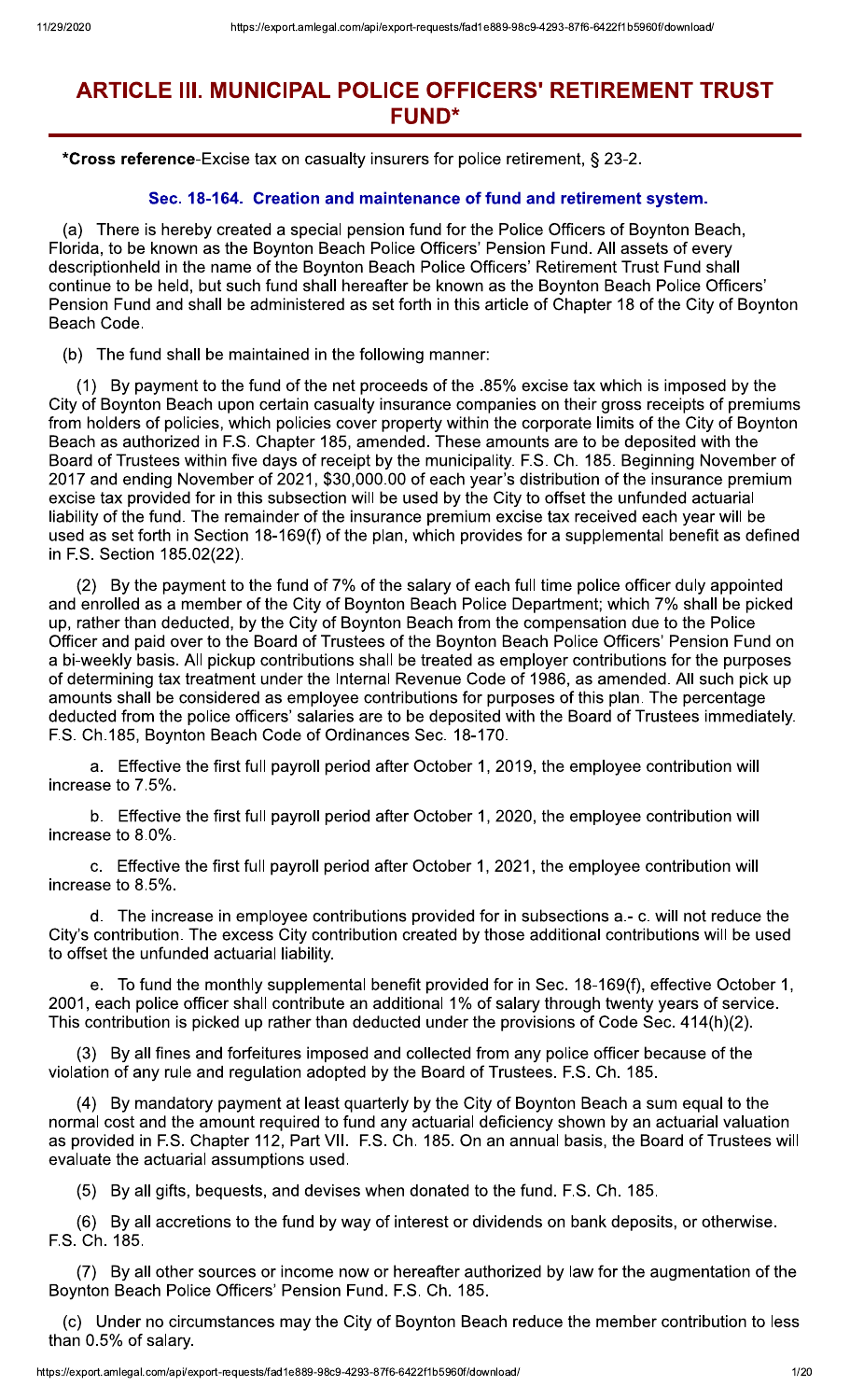(Ord. 10-005, § 2, 2-2-10; Ord. No. 18-006, § 2, 5-15-18; Ord. No. 20-010, § 2, 5-19-20)

#### Sec. 18-165. Definitions.

(a) The following words or phrases, as used in this article, shall have the following meaning:

Actuarial equivalence or actuarially equivalent. Any benefit payable under the terms of this plan in a form other than the normal form of benefit shall have the same actuarial present value on the date payment commences as the normal form of benefit. For purposes of establishing the actuarial present value of any form of payment, all future payments shall be discounted for interest and mortality by using 8% interest and the 1983 Group Annuity Mortality Table, blending 80% males and 20% females, with ages set ahead five years in the case of disability retirees.

Average final compensation. The average total remuneration received by a police officer during the best five years of service with the city within the last ten. F.S. Ch. 185, Boynton Beach Code of Ordinances Section 18-168, as amended by Ord. No. 0 00-18 and 00-004.

Compensation or salary. The total cash remuneration including lump sum payments for accumulated sick and vacation leave and "overtime" paid by the primary employer to a police officer for services rendered, but not including any payments for extra duty or a special detail work performed on behalf of a second party employer paid directly to the police officer by the second party employer and amounts paid to a police officer after December 31, 2008 as differential wages during any period of active duty military service lasting more than 30 days. This definition also excludes severance pay and other similar payments which are not for services rendered. The member's compensation or salary contributed as employee-elective salary reductions or deferrals to any salary reduction, deferred compensation, or tax-sheltered annuity program authorized under the Internal Revenue Code shall be deemed to be the compensation or salary the member would receive if he or she were not participating in such program and shall be treated as compensation for retirement purposes under this article. For any person who first becomes a member in any Plan year beginning on or after January 1, 1996, compensation for any Plan year shall not include any amounts in excess of section 401(a)(17) of the Internal Revenue Code limitation (as amended by the Omnibus Budget Reconciliation Act of 1993), which limitation of \$150,000 shall be adjusted as required by federal law for qualified government plans and shall be further adjusted for changes in the cost of living in the manner provided by section 401(a)(17)(B) of the Internal Revenue Code. For any person who first became a member prior to the first plan year beginning on or after January 1, 1996, the limitation on compensation shall be not less than the maximum compensation amount that was allowed to be taken into account under the plan as in effect on July 1, 1993, which limitation shall be adjusted for changes in the cost of living since 1989 in the manner provided by section  $401(a)(17)$  of the Internal Revenue Code. F.S. Ch. 185.

Creditable service or credited service. The aggregate number of years of service and fractional parts of years of service of any police officer, omitting intervening years and fractional parts of years when such police officer may not have been employed by the municipality subject to the following conditions:

(1) No police officer will receive credit for years or fractional parts of years of service if he or she has withdrawn his or her contributions to the fund for those years or fractional parts of years of service, unless the police officer repays into the Fund the amount he or she has withdrawn, plus interest as determined by the board in accordance with Section 18-172.

(2) A police officer may voluntarily leave his or her contributions in the fund for a period of five years after leaving the employ of the police department, pending the possibility of his or her being rehired by the same department, without losing credit for the time he or she has participated actively as a police officer. If he or she is not reemployed as a police officer with the same department within five years, his or her contributions shall be returned to him or her without interest.

(3) In determining the creditable service of any police officer, credit for up to five years of the time spent in the military service of the Armed Forces of the United States shall be added to the years of actual service, if:

a. The police officer is in the active employ of the municipality prior to such service and leaves a position, other than a temporary position, for the purpose of voluntary or involuntary service in the Armed Forces of the United States.

b. The police officer is entitled to reemployment under the provisions of the Uniformed Services **Employment and Reemployment Rights Act.** 

c. The police officer returns to his or her employment as a police officer of the municipality within one year from the date of his or her release from such active service except that effective January 1, 2007, police officers who die or become disabled while serving on active duty military service shall be entitled to the rights of this section even though such member was not re-employed by the city as a policy officer. Members who die or become disabled while on active duty military service shall be treated as through re-employed as a police officer the day before the member became disabled or died, and then considered for entitlement for a death or disability benefit. If the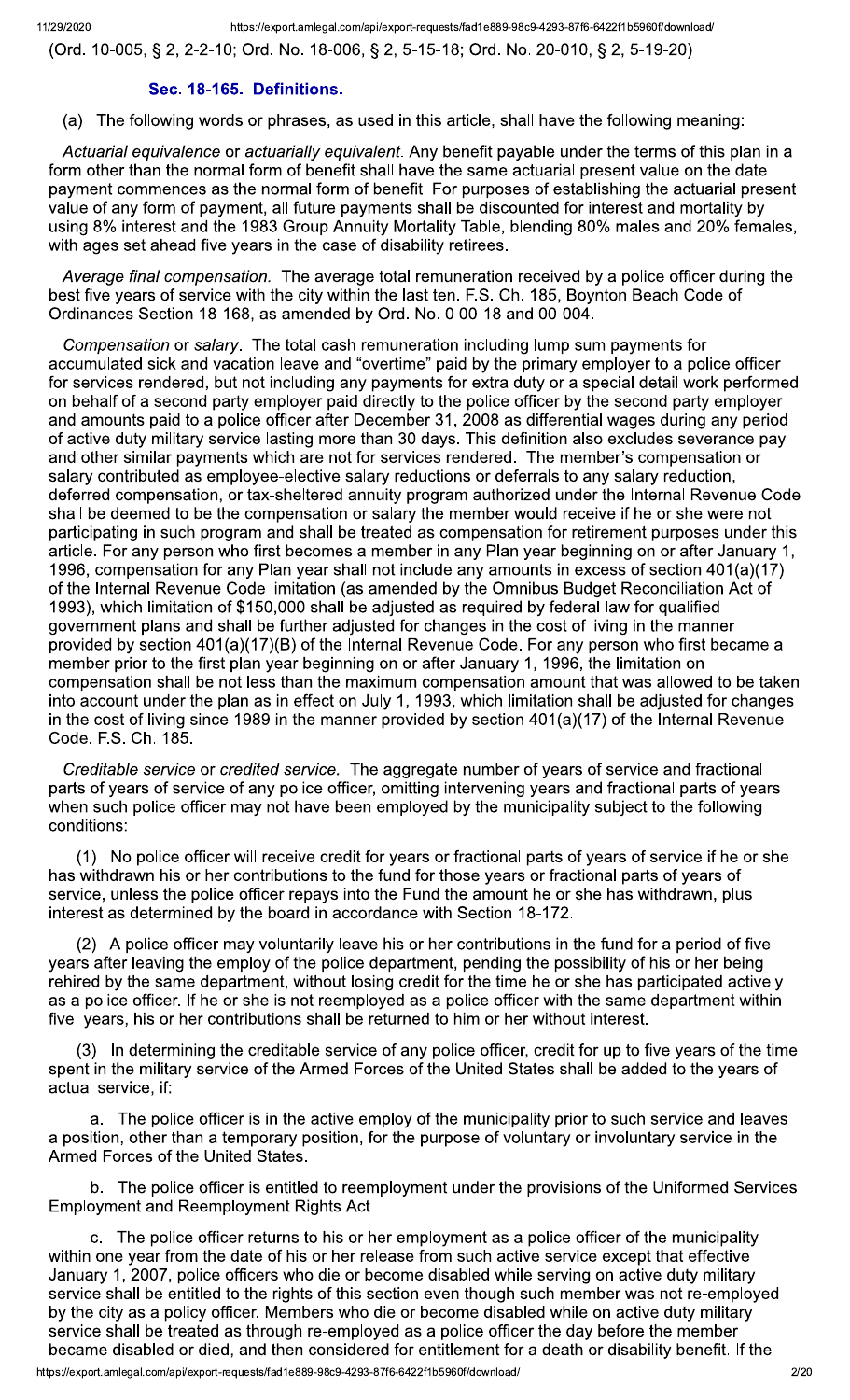member's death or disability arises out of the member's active service in the military, then the member is entitled to a duty death or duty disability benefit. If the death or disability occurs while the member is serving on active duty military service but does not arise out of such service, then the member, if vested, is entitled to a non-duty disability benefit.

(4) Continuous service with the employer shall not be broken in the event of:

a. Absence on an approved leave of absence;

b. Absence from work because of occupational injury or disease incurred in employment for which a police officer is entitled to Workers' Compensation payments;

c. Absence due to service in the Armed Forces of the United States provided the officer shall re-enter employment with the city within one year of discharge.

Beneficiary. Any natural person, who is entitled to receive a pension benefit payable from the Boynton Beach Police Officers' Pension Fund upon the death of a member or participant. F.S. Ch. 185. A member's trust may only be a beneficiary of the DROP Account. If there is no named beneficiary eligible to receive the remaining DROP, member refund of contributions, or the remainder of the 10 year certain period, the benefit can be paid to the member's estate.

Fund or Police Officers' Pension Fund. The Boynton Beach Police Officers' Pension Fund. F.S. Ch. 185.

Plan year. The fiscal year commencing October 1 and ending the following September 30. Boynton Beach Code of Ordinances Section 18-171, Ord. No. 90-23, § 1, 8-7-90.

Police officer. Any person who is elected, appointed or employed full time by the City of Boynton Beach, who is certified or required to be certified as a law enforcement officer in compliance with F.S. Section 943.1395, who is vested with authority to bear arms and make arrests, and whose primary responsibility is the prevention and detection of crime or the enforcement of the penal, criminal, traffic or highway laws of the state. This definition includes all certified supervisory and command personnel whose duties include, in whole or in part, the supervision, training, guidance, and management responsibilities of full-time law enforcement officers, part-time law enforcement officers or auxiliary law enforcement officers as the same are defined in F.S. Section 943.10(6) and (8). F.S. Ch. 185.

Retiree or retired police officer. A police officer who has entered retirement status. For the purposes of the deferred retirement option plan (DROP), a police officer who enters the DROP shall be considered a retiree for all purposes of the plan. F.S. Ch. 185.

Retirement. A police officer's separation from city employment with immediate eligibility for receipt of benefits under the plan. For purposes of the DROP, retirement means the date a police officer enters the DROP. F.S. Ch. 185.

(b) The masculine gender includes the feminine and words of the singular with respect to persons include plural and vice versa.

(Ord. 10-005, § 2, 2-2-10; Ord. No. 20-010, § 3, 5-19-20)

# Sec. 18-166. Board of Trustees created.

(a) Board of Trustees. There is hereby created a Board of Trustees of the Boynton Beach Police Officers' Pension Fund which shall be solely responsible for administering the pension fund. The Board of Trustees shall be a legal entity, with the power to bring and defend lawsuits of every kind, nature and description, and to the extent required to accomplish the intent, requirements and responsibilities provided for in this article. The Board shall consist of five Trustees as follows:

(1) Two legal residents of the city, who shall be appointed by the City Commission. Effective for terms beginning after the effective date of Ord. No. 10-005, passed 2-2-10, each city Trustee shall have a term of four years but serves at the pleasure of the City Commission. Each city Trustee may succeed himself or herself as a Trustee.

(2) Two police officer participants of the City of Boynton Beach Police Officers Pension Fund, who are elected by a majority of the police officer participants in the fund. Elections shall be held under such rules and regulations as the Board of Trustees shall from time to time adopt. Effective for terms beginning after the effective date of Ord. No. 10-005, passed 2-2-10, each police officer Trustee shall serve as a Trustee for a period of four years, unless he or she sooner ceases to be a police officer in the employ of the Boynton Beach Police Department, whereupon their successor shall be elected by a majority of the participants of the Boynton Beach Police Officers' Pension Fund. Each police officer Trustee may succeed himself or herself as a Trustee.

(3) A fifth Trustee shall be chosen by the majority of the other four Trustees. This fifth Trustee's name shall be submitted to the City Commission, which shall, as a ministerial duty, appoint such person to the Board as a fifth Trustee. Effective for terms beginning after the effective date of Ord. No.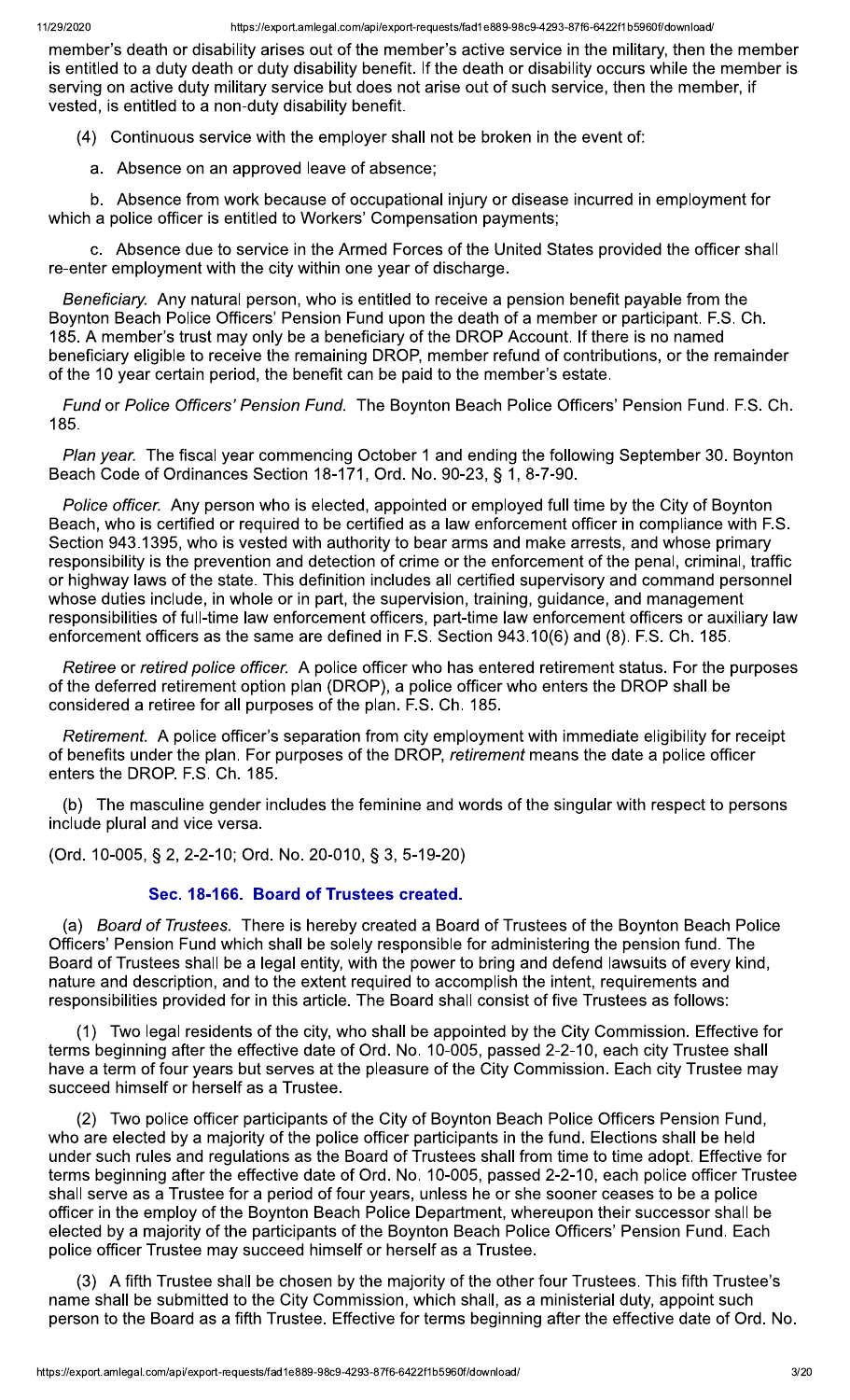10-005, passed 2-2-10, the fifth Trustee shall serve as a Trustee for a period of four years, and may succeed himself or herself as a Trustee.

(b) Board vacancies; procedures to fill same. In the event a Trustee provided for in Section 18-166(a)(2) ceases to be a police officer in the employ of the City of Boynton Beach Police Department, he or she shall be considered to have resigned from the Board of Trustees. In the event such a Trustee shall resign, be removed, or become ineligible to serve as Trustee, the Board shall, by motion, declare that office of Trustee vacated as of the date of adoption of such motion. If such a vacancy occurs in the office of Trustee within 90 days of the next succeeding election for Trustee, the vacancy shall be filled at the next regular election for the unexpired portion of the term; otherwise, the vacancy shall be filled for the unexpired portion of the term at a special election called by the Board. In the event a Trustee provided for in Section 18-166(a)(1) and (3) shall resign, be removed or become ineligible to serve as Trustee, the Board shall, by motion, declare that office of Trustee vacated as of the date of adoption of the motion. The successor for the unexpired portion of the term shall be chosen in the same manner as an original appointment.

Board meetings: quorum: procedures. The Board of Trustees shall hold meetings regularly, at (C) least once each quarter and shall designate the time and place thereof. At any meeting of the Board, three Trustees shall constitute a quorum. Each Trustee shall be entitled to one vote on each question before the Board and at least three concurring votes shall be required for a decision by the Board at any of its meetings. The Board shall adopt its own rules and procedures and shall keep a record of its proceedings. All meetings of the Board shall be open to the public. No Trustee shall take part in any action in connection with their own participation in the fund, and no unfair discrimination shall be shown to any individual police officer participating in the fund.

#### (1) Board chairman and secretary.

a. The Board of Trustees shall, by majority vote, elect from its members a chairman and a secretary.

b. The secretary of the Board shall keep:

1. A complete minute book of the actions, proceedings or hearings of the Board;

2. A record of all persons receiving retirement payments under the plan which includes the time when the pension is allowed and when the pension shall cease to be paid; and

3. A list of all police officers employed by the municipality which includes the name, address and dates of hire and termination.

(d) Compensation. The Trustees of the Boynton Beach Police Officers' Pension Fund shall not receive any compensation for their services as such, but may receive expenses and per diem when performing official duties in administering the fund.

(Ord. 10-005, § 2, 2-2-10)

# Sec. 18-167. Powers of the Board of Trustees.

(a) The Board of Trustees:

(1) May invest and reinvest the assets of the Boynton Beach Police Officers' Pension Fund in annuity and life insurance contracts of life insurance companies in amounts sufficient to provide, in whole or in part, the benefits to which all the participants in the Pension Fund shall be entitled under the provisions of this article, and pay the initial and subsequent premiums thereon from the integral part of the fund. If current state contributions are adequate to fund minimum requirements of F.S. Chapter 185, additional state funds may be used to provide benefits that exceed requirements of F.S. Chapter 185.

(2) Shall have the power and authority to invest and reinvest the monies of the fund, and to hold, purchase, sell, assign, transfer and dispose of any securities and investments held in the fund, including the power and authority to employ counseling or investment management services. The aim of the investment policies shall be to preserve the integrity and security of fund principal, to maintain a balanced investment portfolio, to maintain and enhance the value of the fund principal, and to secure the maximum total return on investments that is consonant with safety of principal; provided that such investments and re-investments shall be limited only by the investments permitted by the investment policy guidelines adopted by the Board in accordance with Florida law, notwithstanding the provisions of Section 18-221 of the code. Further, notwithstanding the foregoing, investments in foreign investments are limited in accordance with F.S. Section 185.06(1)(b)4. The Board must discharge these duties with respect to the plan solely in the interest of the participants and beneficiaries and: (i) for the exclusive purpose of providing benefits to participants and their beneficiaries and defraying reasonable expenses of administering the plan; (ii) with the care, skill, prudence and diligence under the circumstances then prevailing, that a prudent person, acting in a like capacity and familiar with such matters, would use in the conduct of an enterprise of a like character and with like aims; and (iii)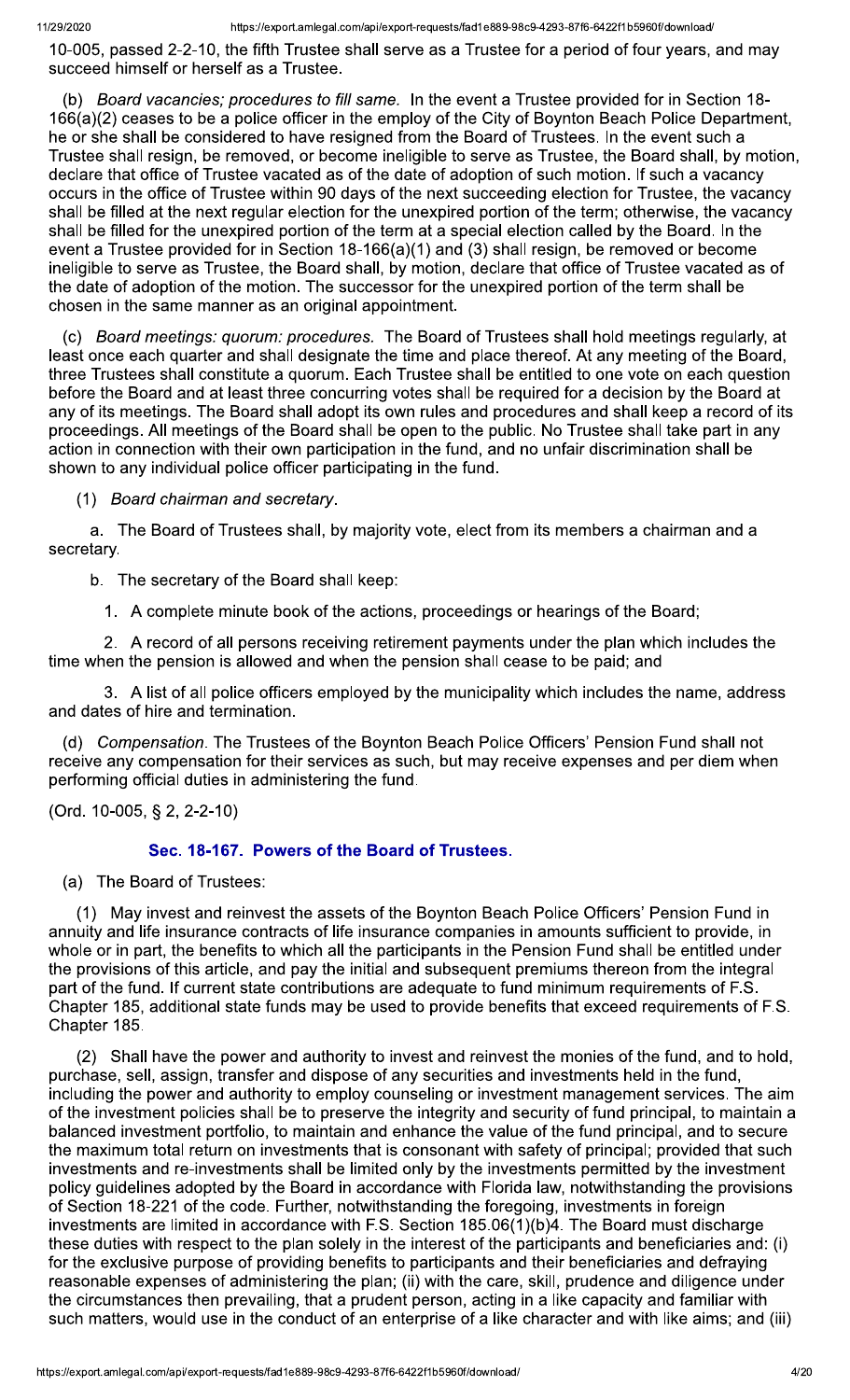by diversifying the investments of the plan so as to minimize the risk of large losses, unless under the circumstances it is clearly prudent not to do so.

(3) May issue drafts upon the Boynton Beach Police Officers Pension Fund pursuant to this article and rules and regulations prescribed by the Board of Trustees. All such drafts shall be consecutively numbered and shall be signed by the chairman and secretary of the Board or their designee and shall state upon their faces the purpose for which the drafts are drawn. The City Treasurer shall retain such drafts when paid, as permanent vouchers for disbursements made, and no money shall be otherwise drawn from the fund.

(4) May convert into cash any securities of the Fund as it may deem advisable, having regard for the cash requirements of the fund.

(5) Shall keep a complete record of all receipts and disbursements, and of its acts and proceedings.

(6) May cause any investment in securities held by it to be registered in or transferred into its name as Trustee, or into the name of such nominee as it may direct, but the books and records shall at all times show that all investments are part of the fund.

The sole and exclusive administration of, and the responsibilities for, the proper operation of the  $(b)$ retirement fund and for making effective the provisions of this chapter are vested in the Board of Trustees.

(c) The Board of Trustees shall retain a professionally qualified independent consultant who shall evaluate the performance of any existing professional money manager and shall make recommendations to the Board of Trustees regarding the selection of money managers, if necessary. The term "professionally qualified independent consultant" shall have the meaning as set forth in F.S. Section 185.06(5)(b).

(d) The Board of Trustees may employ such independent professional, technical or other advisers as may be needed to fulfill the Board's responsibilities under this Pension Plan. These professionals include but are not limited to: legal counsel, actuary and certified public accountants. If the Board chooses to use the city's legal counsel, actuary or other professional, technical or other advisers, it must do so only under terms and conditions acceptable to the Board.

(e) Notwithstanding anything else in this subsection and as provided in F.S. Section 215.473, the Board of Trustees must identify and publicly report any direct or indirect holdings it may have in any scrutinized company, as defined in that section. Beginning January 1, 2010, the Board must proceed to sell, redeem, divest, or withdraw all publicly traded securities it may have directly in that company. The divestiture of any such security must be completed by September 10, 2010. The Board and its named officers of investment advisors may not be deemed to have breached their fiduciary duty in any action taken to dispose of any such security, and the Board shall have satisfactorily discharged the fiduciary duties of loyalty, prudence, and sole and exclusive benefit to the participants of the pension fund and their beneficiaries if the actions it takes are consistent with the duties imposed by F.S. Section 215.473, as provided for in F.S. Section 185.06(7) and the manner of disposition, if any, is reasonable as to the means chosen. For purposes of determining which companies are scrutinized companies, the Board may utilize the list of scrutinized companies as developed by the Florida State Board of Administration. No person may bring any civil, criminal, or administrative action against the Board of Trustees or any employee, officer, director, or advisor of such pension fund based upon the divestiture of any security pursuant to this subsection.

(Ord. 10-005, § 2, 2-2-10)

# Sec. 18-168. Membership.

All police officers who are participants in the fund as of the effective date of this article shall be members of this retirement system. Each police officer shall be included in this plan on the date of hire.

(Ord. No. 10-005, § 2, 2-2-10)

# Sec. 18-169. Requirements for retirement- benefit amounts.

- (a) Normal retirement.
	- (1) Normal retirement date. The normal retirement date of:

a. Police officers hired before October 1, 2019 will be the first day of the month coinciding with, or next following, the date on which he or she has attained and completed 20 years of credited service, or the first day of the month coinciding with, or next following, the date on which the police officer has attained age 55 and completed ten years of credited service or age 50 and completed 15 years of service. In the case of a retirement with 20 years of service, effective January 1, 2017, normal retirement age is the age a police officer has attained when retired at 20 years of service.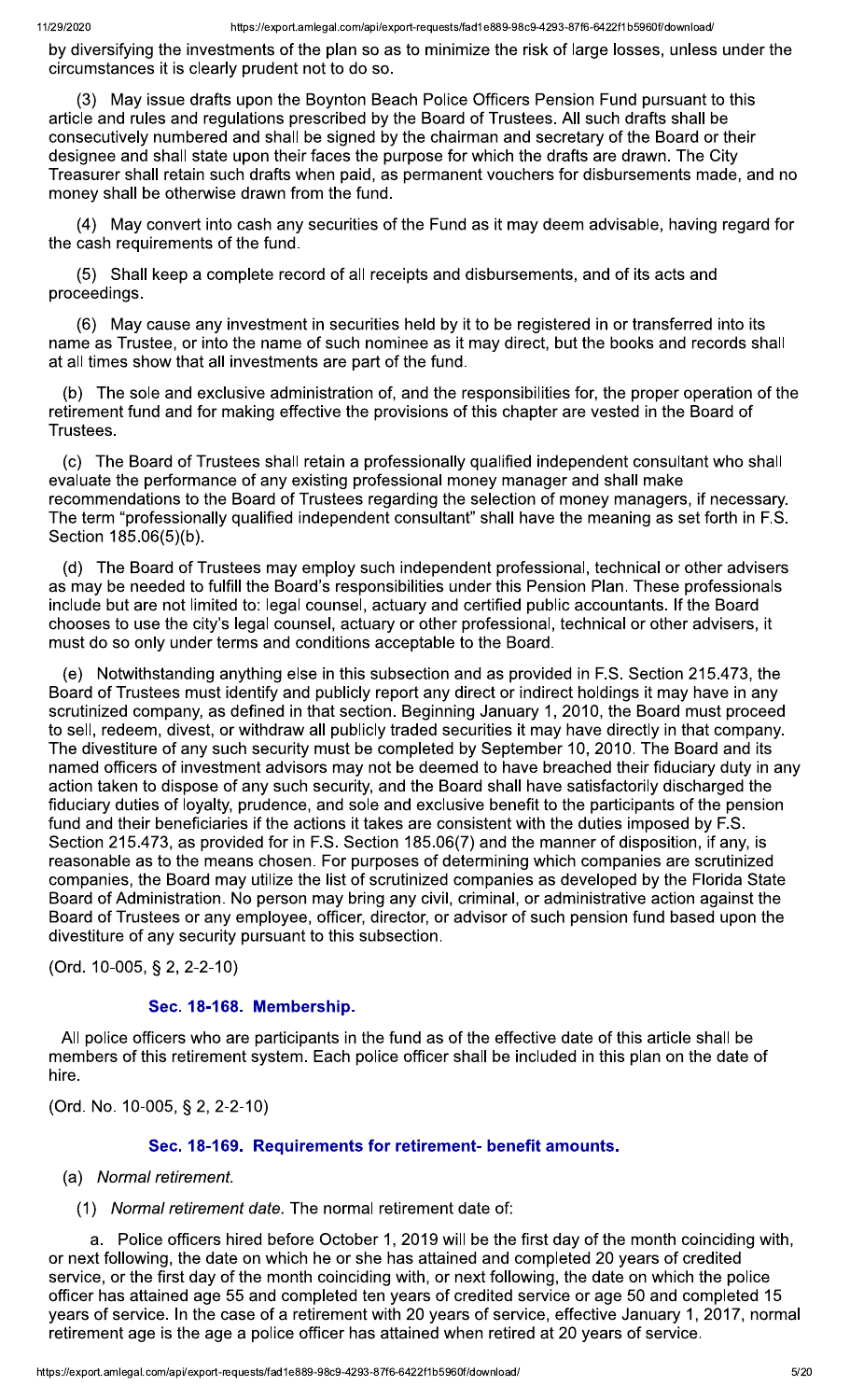b. Police officers hired on and after October 1, 2019 will be the first day of the month coinciding with, or next following, the date on which he or she has attained and completed 25 years of credited service, or the first day of the month coinciding with, or next following, the date on which the police officer has attained age 55 and completed ten years of credited service. In the case of a retirement with 25 years of service, effective October 1, 2019, normal retirement age is the age a police officer has attained when retired at 25 years of service.

(2) Normal retirement benefit. The normal retirement benefit payable to a police officer who retires on or after the normal retirement date shall be an amount equal to the number of years of his or her credited service multiplied by 3.5% of his or her average final compensation. For all police officers hired on or after October 1, 2015, the 3.5% multiplier provided for in this paragraph shall be 3.0%. Effective May 19, 2020, for all police officers, the maximum retirement benefit under the normal form of benefit is 85% of average final compensation, provided that in all cases the benefit is at least 2.75% for each year of service.

(3) Form of benefit. A retired police officer's retirement benefit normally shall be payable in the form of a monthly life annuity with 120 monthly payments guaranteed. This form of annuity provides for a retirement benefit payable monthly to the retired employee during their lifetimes with a guarantee that not less than 120 monthly retirement benefits shall be paid, even if the retired employee dies prior to the receipt of 120 payments.

#### (b) Early retirement.

(1) *Early retirement date.* An employee who has attained age 50 and completed at least ten years of credited service may elect to terminate employment and retire on an early retirement datewhich may be the first day of any month after ten years of service and attainment of age 50.

(2) Early retirement benefit. The monthly amount of early retirement benefits payable to a police officer who retires on the early retirement date shall be determined in accordance with Section 18-169(a) based on credited service to the early retirement date subject to an actuarial reduction of 1.5% per year of service to take into account the police officer's younger age and the earlier commencement of retirement benefits. The early retirement benefit shall be paid in accordance with Section 18-169(a).

#### (c) Disability retirement.

(1) Service incurred.

a. Any member who receives a medically substantiated service connected injury, disease or disability which injury, disease or disability totally and permanently disabled him or her to the extent that in the opinion of the Board of Trustees, he or she is wholly prevented from rendering useful and efficient service as a police officer shall receive a monthly benefit equal to 66 2/3% of his or her basic rate of earnings in effect on the date of disability.

Such benefit shall be payable on the first day of each month, commencing on the first day of the month following the latter to occur of the date on which the disability has existed for three months and the date the Board of Trustees approved the payment of such retirement income. A disability retiree may select from the optional forms of benefits available to service retirees in accordance with Section 18-170.

2. In the event of recovery prior to the otherwise normal retirement date, credit for service during the period of disability shall be granted for purposes of subsequent retirement benefits. Subsequent retirement benefits will be actuarially reduced to account for the benefits that were paid during the period of disability.

3. The amount of the disability benefit payment from the fund shall be reduced by any amounts paid from worker's compensation and the federal social security system. The reduction for social security benefits shall be in the amount of the primary insurance amount (PIA) only, and future increases, if any, in the disabled member's social security disability benefits shall not serve to reduce any further the disability benefit from the fund. The reduction for social security shall terminate upon the attainment of age 65. The pension benefit may only be reduced to the extent that the total of the benefits from this fund, workers' compensation and social security benefits exceed 100% of the disabled member's basic rate of earnings on the date of disability. However, in all cases the benefit will be at least 42% of average final compensation.

b. Terminated persons, either vested or non- vested, are not eligible for disability benefits, except that those terminated by the city for medical reasons may apply for a disability within 30 days after termination.

c. Any condition or impairment of health of a member caused by tuberculosis; hypertension, heart disease, hardening of the arteries, hepatitis, or meningococcal meningitis resulting in total or partial disability or death, shall be presumed to be accidental and suffered in the line of duty unless the contrary be shown by competent evidence. Any condition or impairment of health caused directly or proximately by exposure, which exposure occurred in the active performance of duty at some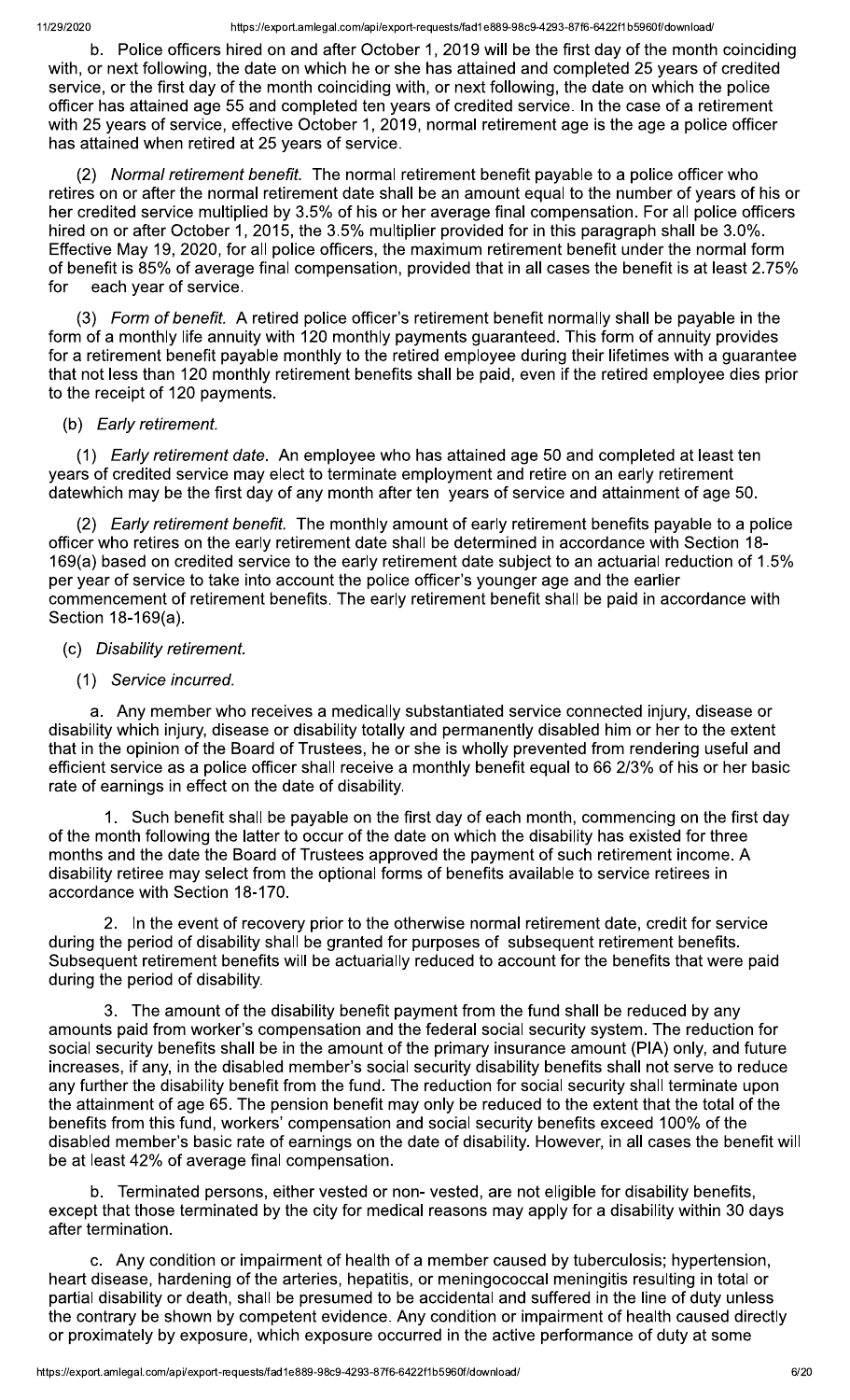definite time or place without willful negligence on the part of the member, resulting in total or partial disability, shall be presumed to be accidental and suffered in the line of duty, provided that such member shall have successfully passed a physical examination upon entering such service, which physical examination including electrocardiogram failed to reveal any evidence of such condition.

In order to be entitled to presumption in the case of hepatitis, meningococcal meningitis, or tuberculosis, the member must meet the requirements of F.S. Section 112.181. The final decision whether a member meets the requirements for duty disability pension rests with the board and shall be based on substantial competent evidence on the record as a whole.

(2) Nonservice incurred. Effective October 1, 2000, any member with ten years of continuous service who receives a nonservice incurred injury, illness, disease or disability, and which illness, injury, disease or disability totally and permanently disables him or her to the extent that, in the opinion of the Board of Trustees, he or she is wholly prevented from rendering useful and efficient service as a police officer, shall receive from the fund in equal monthly installments an amount equal to 3.5% of his or her average final compensation for each year of continuous service until death or recovery from disability whichever shall first occur, provided, however, the maximum benefit to which a member may become entitled under this paragraph shall not exceed 60% of his or her average final compensation during said period, but in all cases the benefit will be at least 25% of average final compensation during said period. Such benefit shall be payable on the first day of each month, commencing on the first day of the month following the latter to occur of the date on which the disability has existed for three months and the date the Board of Trustees approved the payment of such retirement income. Effective [insert effective date], for all police officers hired on or after October 1, 2015, the 3.5% multiplier provided for in this paragraph shall be 3.0%. Terminated persons, either vested or nonvested, are not eligible for disability benefits, except that those terminated by the city for medical reasons may apply for a disability within 30 days after termination.

Medical Board. Whenever it becomes necessary for the Board to avail itself of the services of physicians in the case of an application for disability retirement, the Board shall designate a Medical Board to be composed of competent medical authorities and/or specialists, as needed. The Medical Board shall arrange for and pass upon the medical examinations required under the provisions of this section, shall investigate all essential statements or certificates made by or on behalf of a member in connection with an application for disability retirement and shall report in writing to the Board its conclusions and recommendations upon all matters referred to it. The payment for such services shall be determined by the Board.

(4) Return to active duty from disability retirement. In the event a member who has been retired on a pension on account of permanent and total incapacity regains his or her health and is found by the Medical Board designated by the Board to be in such physical and mental condition as to meet the requirements of the personnel department for service as a police officer of the city, the Board shall order his or her pension discontinued, and he or she shall be ordered to resume active duty in the city at the same rate of compensation currently in effect for his or her pay grade. The Board shall review periodically, in its discretion, the condition of any member receiving a pension for disability and if there is substantial evidence that the retired member is capable of performing service acceptable to the city as a police officer, he or she shall be ordered to resume active duty and his or her pension shall be discontinued.

(5) Disability exclusions. No member shall be granted a disability pension upon a showing to the satisfaction of the Board:

a. That the disability resulted from an intentionally self-inflicted wound, injury or ailment, or

b. That the disability resulted from excessive and habitual use of narcotics, drugs, or intoxicants (alcoholic beverages);

c. That the disability resulted from an injury or disease sustained by the police officer while willfully and illegally participating in fights, riots, civil insurrections or while committing a crime;

d. That the disability resulted from an injury or disease sustained by the police officer while serving in any armed forces. This exclusion does not affect members who have become disabled as a result of intervening military service under the federal Heroes Earnings Assistance and Relief Tax Act of 2008 (H.R. 6081; P.L. 100-245);

e. That the disability resulted from an injury or disease sustained by the police officer after employment has been terminated; or

f. That, in the case of a duty disability only, the disability resulted from an injury or disease sustained by the police officer while working for anyone other than the city and arising out of such other employment.

(6) Further disability provisions. Each member applying for a service incurred disability benefit from this fund shall be required to apply for disability benefits under social security, and, if applicable, workers' compensation. Furthermore, each person granted a service incurred disability shall be required to submit to the Board, no later than March 1 of each year, a statement showing the monthly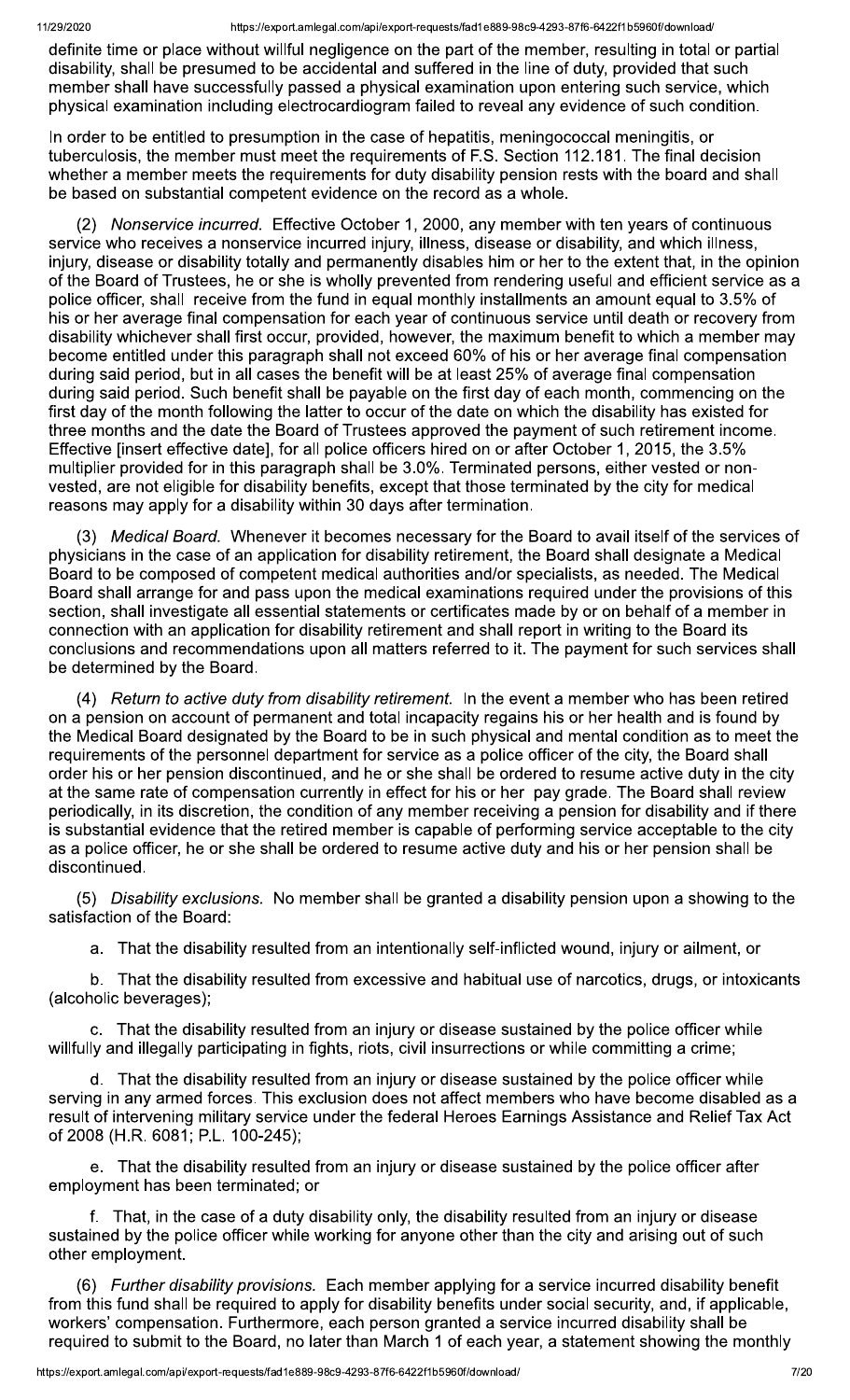amount of social security (PIA only) and workers' compensation benefits received by him or her as of March 1. Willful refusal by such persons to comply with these regulations shall be grounds for the termination of or nonapproval of disability benefits from this system. However, the Board shall exercise its discretion in each case.

### (d) Death benefit.

If any member shall die prior to retirement or other termination of employment with the city  $(1)$ and that death is found by the Board of Trustees to have occurred in the line of duty regardless of the years of service, a death benefit shall be payable to the deceased member's spouse. The benefit shall equal 3.5% of average final compensation for each year of continuous service; provided, however, the benefit will be at least 30% of average final compensation. It shall be payable in equal monthly installments commencing the first day of the month following the date of death and ceasing upon the death of the spouse. If there is no spouse, the deceased member's accrued benefit shall be payable to the designated beneficiary on file with the Board of Trustees, payable as the contingent annuitant 100% survivor benefit. If there is no spouse or designated beneficiaries, the benefit, if any, will be paid to the deceased participant's estate. Effective September 3, 2015, for all police officers hired on or after October 1, 2015, the 3.5% multiplier provided for in this paragraph shall be 3.0%.

(2) If any member with at least ten years of continuous service shall die prior to retirement or other termination of employment with the city, a death benefit shall be payable to the deceased member's spouse. The benefit shall equal 3.5% of average final compensation for each year of continuous service. It shall be payable in equal monthly installments commencing the first day of the month following the date of death and ceasing upon the death or remarriage of the spouse. If there is no spouse, the deceased member's accrued benefit shall be payable to the designated beneficiary on file with the Board of Trustees, payable as the contingent annuitant 100% survivor benefit. If there is no spouse or designated beneficiaries, the benefit, if any, will be paid to the deceased participant's estate. Effective September 3, 2015, for all police officers hired on or after October 1, 2015, the 3.5% multiplier provided for in this paragraph shall be 3.0%.

(3) If a member dies before being eligible to retire, the heirs, legatees, beneficiaries or personal representatives of such deceased member shall be entitled to a refund of 100% of the contributions made by the member to the fund, without interest.

#### (e) Separation from service.

(1) The vesting period for members hired on or after October 1, 2016, is ten years. The vesting period for members who were hired before October 1, 2016, and terminated after October 1, 2020, is five years of service. If a member leaves the service of the city before vesting, such member shall be entitled to a refund of all of his or her contributions made to the fund, without interest.

#### (2) Benefit commencement date for ten-year vesting.

a. Police officers hired before October 1, 2019 and on or after October 1, 2016: If any member who had been in the service of the city for at least ten years elects to leave his or her accrued contributions in the fund, such police officer upon attaining age 50 years or more (without reaching what would have been 20 years of service had he or she not terminated his or her employment) may receive an early retirement benefit at the actuarial equivalent of the amount of such retirement income otherwise payable to him or her at early retirement or upon attaining what would have been normal retirement had he or she not terminated his employment, such police officer may receive his or her accrued normal retirement benefit.

b. Police officers hired on or after October 1, 2019: If any member who had been in the service of the city for at least ten years elects to leave his or her accrued contributions in the fund, such police officer upon attaining age 50 years or more (without reaching what would have been 25 years of service had he or she not terminated his or her employment) may receive an early retirement benefit at the actuarial equivalent of the amount of such retirement income otherwise payable to him or her at early retirement or upon attaining what would have been normal retirement had he or she not terminated his or her employment, such police officer may receive his or her accrued normal retirement benefit.

(3) Benefit commencement date for five-year vesting. If any member who had been in the service of the city for at least five years elects to leave his or her accrued contributions in the fund, the police officer upon attaining age 55 with ten or more years of service (had he or she not terminated employment) or reaching what would have been 20 years of service (had he or she not terminated his or her employment), may receive the accrued normal retirement benefit. The member may receive the benefits payable in the normal form or any option available under Section 18-170.

#### (f) Monthly supplemental benefits.

(1) Effective October 1, 2006, any eligible retiree, including DROP participants, or beneficiary receiving pension benefits is entitled to a monthly supplemental pension benefit. The benefit pool will be funded by 100% of the annual earnings and 10% of the principal created by the contributions set forth in subparagraph b. below.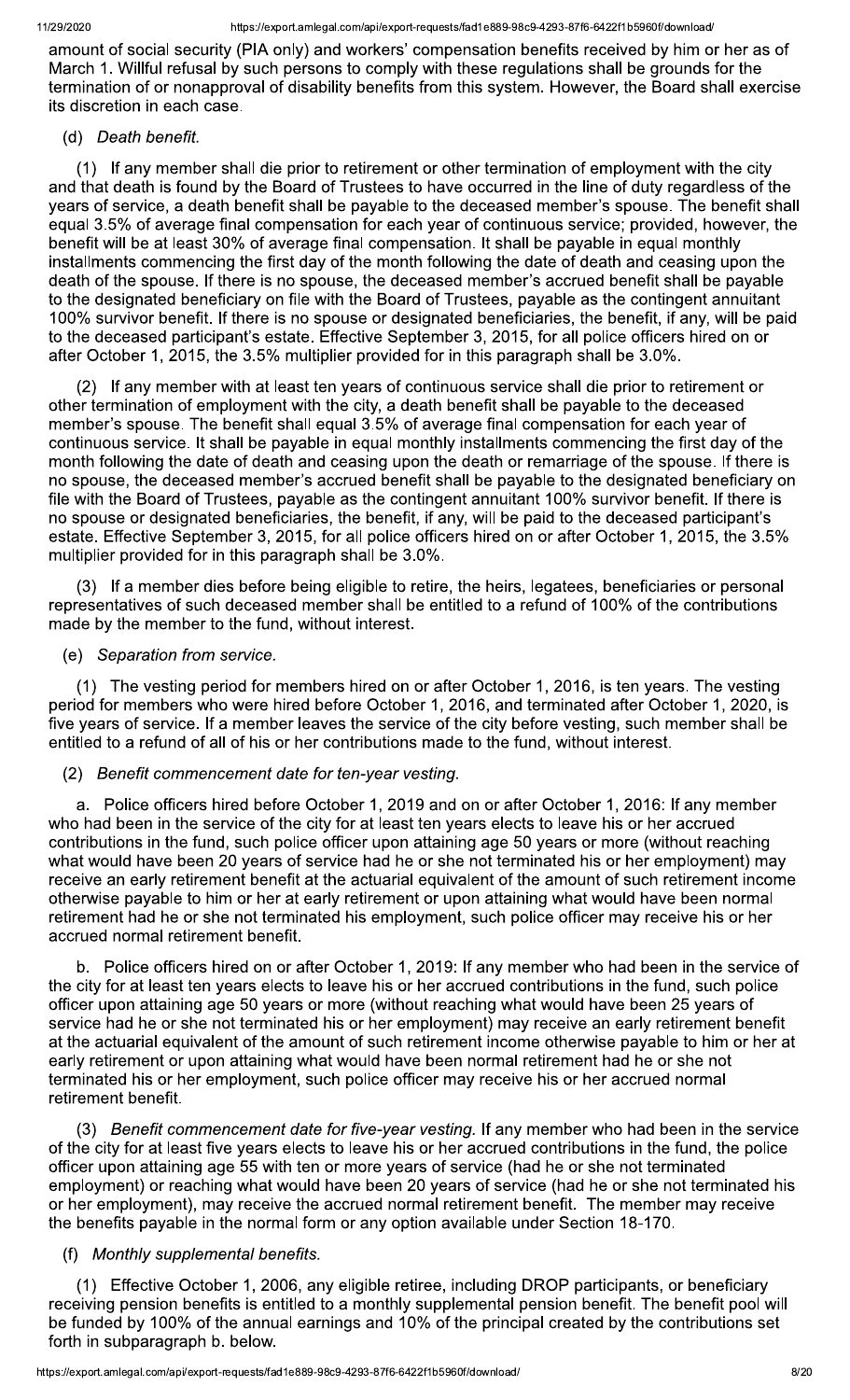a. Such benefit will be funded by a 1% contribution from the members and a 1% contribution from the 185 monies. The member and the 185 contributions shall be effective October 1, 2001. Employees will contribute to this benefit through 20 years of service.

b. The distribution provided for in this paragraph shall be divided among eligible retirees on a pro-rata basis in shares. The shares shall be determined based upon the sum of an eligible retiree's years and partial years of credited service (maximum credit is 20 years) plus the eligible retiree's years and partial retirement years as of September 30 of the current year (maximum credit of 20 years). The share value shall be determined by totaling all of the shares of eligible retirees divided into the current years' total distribution amount. An individual eligible retiree's distribution shall be equal to the number of the eligible retiree's shares multiplied by the share value.

c. This benefit shall be payable annually in a lump sum as of October 1, of each year, beginning December 1, 2006. The benefit shall be payable to the eligible retiree, including DROP participants, or any beneficiary eligible to receive benefits as a result of the death of a retiree. The benefit shall cease upon the death of the eligible retiree or beneficiary, whichever is the last surviving pension recipient.

(2) Beginning October 1, 2003, 100% of the money received pursuant to F.S. Chapter 185 ("185 money") each calendar year in excess of the base amount of \$465,087, plus 1% of payroll annually to fund the benefit as provided in paragraph (1), plus any 185 money held in reserve, shall be distributed to all current eligible retirees, including DROP participants, or beneficiaries receiving benefits. These supplemental benefit payments will be distributed according to the formula set for in subparagraph a. This distribution is in addition to the benefit provided for in paragraph (1) which shall begin October 1, 2006.

a. The distribution provided for in this subparagraph shall be divided among eligible retirees on a pro-rata basis in shares. The shares shall be determined based upon the sum of an eligible retiree's years and partial years of credited service (maximum credit is 20 years) plus the eligible retiree's years and partial retirement years as of September 30 of the current year (maximum credit of 20 years). The share value shall be determined by totaling all of the shares of eligible retirees divided into the current years' total distribution amount. An individual eligible retiree's distribution shall be equal to the number of the eligible retiree's shares multiplied by the share value.

b. Allocations for surviving spouses and surviving dependent children shall be based upon the formula in this subparagraph, adjusted by the percentage of the optional form of benefit selected.

c. This benefit shall be payable annually in a lump sum as of June 1 of each year, beginning June 1, 2004. The benefit shall be payable to the eligible retiree, including DROP participants, or any beneficiary eligible to receive benefits as a result of the death of a retiree. The benefit shall cease upon the death of the eligible retiree or beneficiary, whichever is the last surviving pension recipient.

(3) Definitions.

a. For purposes of this section only, "credited service" means the number of years and partial years of service originally used by the pension plan to determine pension benefits. For eligible retirees who retired on a duty disability retirement, 20 years of service is credited for this part of the monthly supplemental benefit calculation at the time that the disability benefit begins. Non-duty disability retirees shall be credited with actual years of credited service.

For purposes of this section only, "retirement years" means the number of years and partial b. years that a retiree has received a pension benefit to include the number of years and partial years as a DROP participant. For eligible retirees who retired on a duty disability retirement, no retirement years will be accumulated for this part of the monthly supplemental benefit calculation until after the member would have attained 20 years of credited service, had he not retired on a duty disability retirement. Non-duty disability retirees shall be credited with actual years in receipt of a pension benefit.

c. For purposes of this section only, "eligible retirees" means current retirees who were retired as of September 30 of each year, including DROP participants, or beneficiaries receiving benefits.

(Ord. No. 10-005, § 2, 2-2-10; Ord. No. 15-014, § 2, 6-2-15; Ord. No. 15-022, § 2, 9-3-15; Ord. No. 18-006, §§ 3-5, 5-15-18; Ord. No. 20-010, §§ 4, 5, 5-19-20)

# Sec. 18-170. Optional forms of benefits.

(a) Each member entitled to a normal, early or disability retirement benefit shall have the right at any time prior to the date on which the benefit begins to elect to have the benefit payable under any of the options hereinafter set forth in lieu of the amount and form of benefits provided above, and to revoke any such elections and make a new election at any time prior to the actual commencement of payment.

(b) The value of optional benefits shall be the actuarial equivalent of the value of benefits otherwise payable. The member shall make an election by written request to the Board, such request being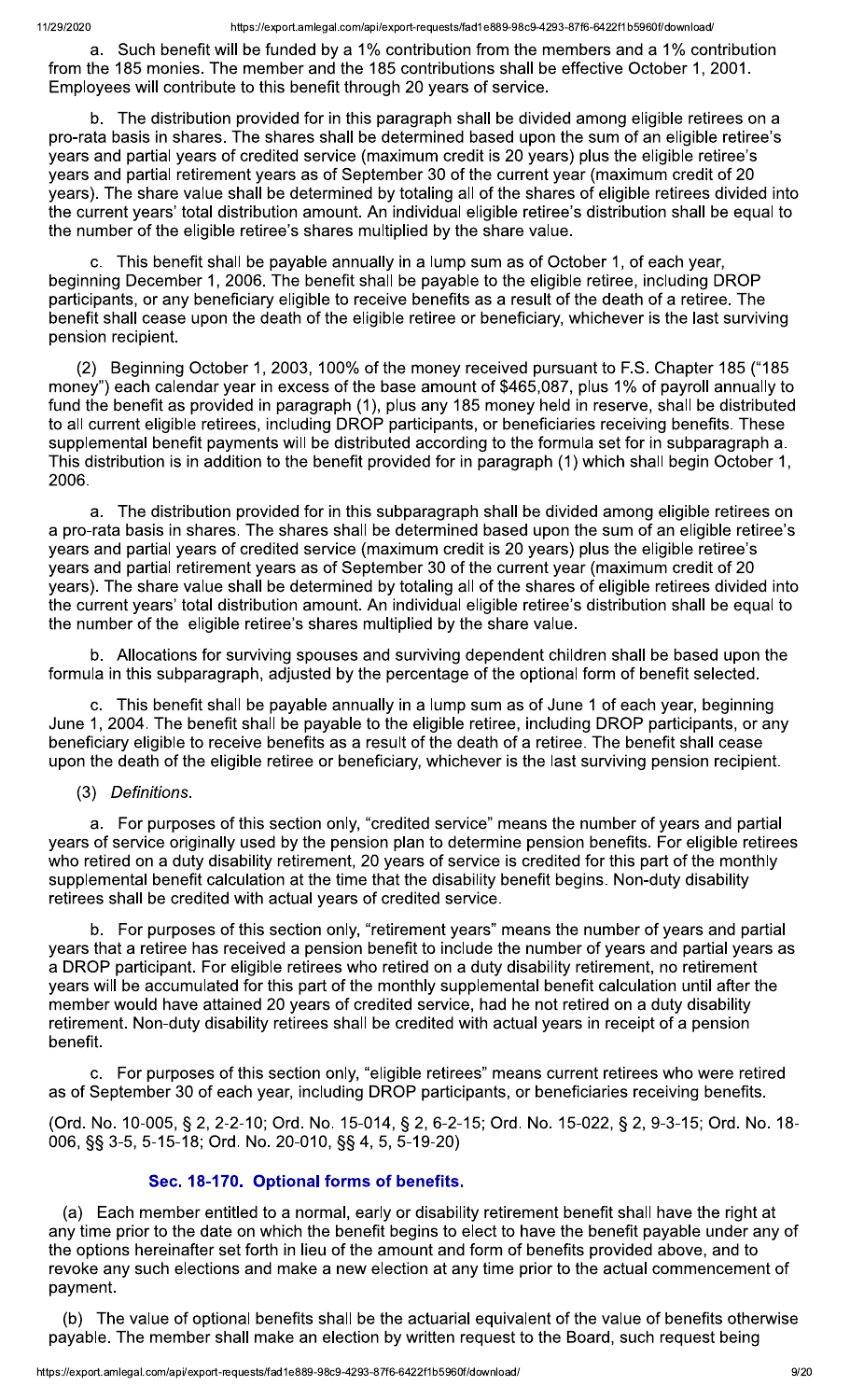retained in the Board's files. The options available to the members of the fund are as follows:

(1) Life annuity. The member may elect to receive a benefit payable for the member's life only.

(2) Contingent annuitant (joint and survivor option). The member may elect to receive a benefit during the joint lifetime of the member and a joint pensioner designated by the police officer, and following the death of either of them, 100%, 75%, 662/3% or 50% of such monthly benefit payable to the survivor for the lifetime of the survivor.

(3) Survivor annuity. The member may elect to receive a benefit during the member's lifetime and then following the death of the member, a reduced amount to a beneficiary. At the time of retirement, the member may choose a survivor benefit of 100%, 75%, 662/3% or 50% of the member's monthly benefit. This amount will be payable to the beneficiary of the lifetime of the beneficiary.

(c) The member upon electing any option of this section will designate the joint pensioner or beneficiary (or beneficiaries) to receive the benefit, if any, payable under the plan in the event of the member's death, and will have the power to change such designation from time to time but any such change shall be deemed a new election and will be subject to approval by the Pension Board. Such designation will name a joint pensioner or one or more primary beneficiaries where applicable. If a member has elected an option with a joint pensioner or beneficiary and his or her retirement income benefits have commenced, he or she may thereafter change the designated joint pensioner or beneficiary up to twice in accordance with F.S. Section 185.341 without the approval of the Board of Trustees or the current joint annuitant or beneficiary. The retiree is not required to provide proof of the good health of the joint annuitant or beneficiary being removed, and the joint annuitant or beneficiary being removed need not be living. Any retired member who desires to change his or her joint annuitant or beneficiary shall file with the Board of Trustees a notarized notice of such change. Upon receipt of a completed change of joint annuitant form or such other notice, the Board of Trustees shall adjust the member's monthly benefit by the application of actuarial tables and calculations developed to ensure that the benefit paid is the actuarial equivalent of the present value of the member's current benefit and there is no impact to the Plan. The member shall also be responsible for the cost of the recalculation of the benefit by the actuary. The consent of a member's joint pensioner or beneficiary to any such change shall not be required. Any subsequent requests for changes in beneficiary will require Board of Trustees' approval and the joint pensioner being removed must be alive when the request for changes is made. The Board of Trustees may request such evidence of the good health of the joint pensioner that is being removed as it may require. In the event that no designated beneficiary survives the member, such benefits as are payable in the event of the death of the member subsequent to his or her retirement shall be paid as provided in Section 18-171.

(d) Retirement income payments shall be made under the option elected in accordance with the provisions of this section and shall be subject to the following limitations:

(1) If a member dies prior to his or her normal retirement date or early retirement date, no benefit will be payable under the option to any person, but the benefits, if any, will be determined under Section 18-169(d).

(2) If the designated beneficiary (or beneficiaries) or joint pensioner dies before the member's retirement under the plan, the option elected will be canceled automatically and a retirement income of the normal form and amount will be payable to the member upon his or her retirement as if the election had not been made, unless a new election is made in accordance with the provisions of this section or a new beneficiary is designated by the member prior to his or her retirement.

(3) If both the member and the designated beneficiary (or beneficiaries) die before the full payment has been effected under any option providing for payments for a period certain and life thereafter, the Board of Trustees may, in its discretion, direct that the commuted value of the remaining payments be paid in a lump sum.

(4) If a member continues beyond his or her normal retirement date and dies prior to actual retirement and while an option made pursuant to the provisions of this section is in effect, monthly retirement income payments will be made, or a retirement benefit will be paid, under the option to a beneficiary (or beneficiaries) designated by the member in the amount or amounts computed as if the police officer had retired under the option on the date on which death occurred.

(5) A member may not make any change in retirement option after the date of cashing or depositing the first retirement check.

(Ord. No. 10-005, § 2, 2-2-10)

#### Sec. 18-171. Beneficiaries.

(a) Each member may, on a form provided for that purpose which was signed and filed with the Board of Trustees, designate a beneficiary (or beneficiaries) to receive the benefit, if any, which may be payable in the event of death; and each designation may be revoked by such member by signing and filing with the Board of Trustees a new designation of beneficiary form.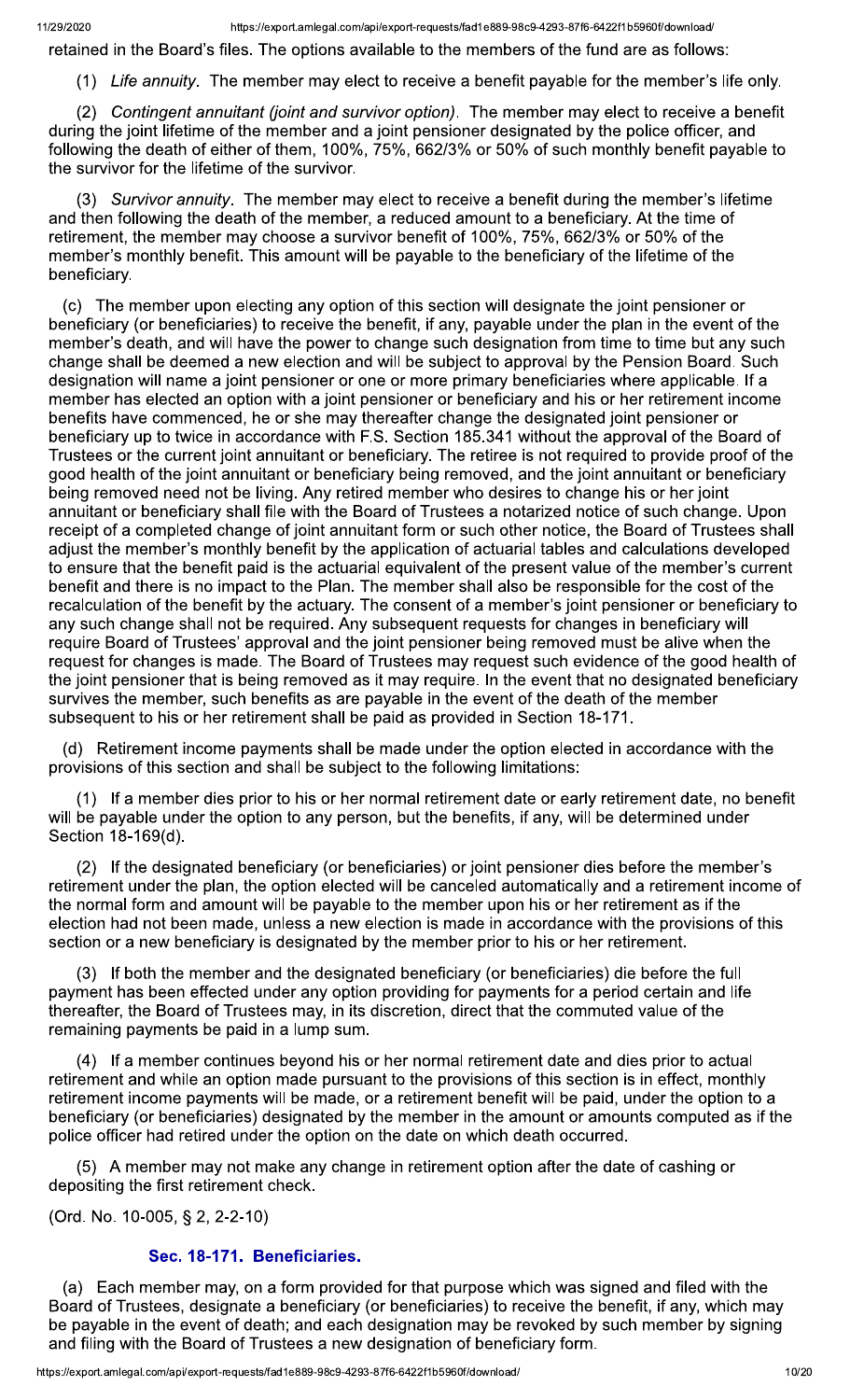(b) If a deceased member officer failed to name a beneficiary in the manner prescribed above in subsection (a) of this section, or if the beneficiary (or beneficiaries) named by the deceased member predeceases the member, the death benefit, if any, which may be payable under the plan with respect to such deceased police officer may be paid at the discretion of the Board of Trustees to the estate of the deceased member, provided that the Board of Trustees may direct that the commuted value of the remaining monthly income payments be paid in a lump sum. Any payment made to any person pursuant to this section shall operate as a complete discharge of all obligations under the plan with regard to such deceased member and shall not be subject to review by anyone, but shall be final, binding and conclusive on all persons ever interested hereunder.

(Ord. No. 10-005, § 2, 2-2-10)

# Sec. 18-172. Buy back of service.

(a) Re-employment. When any former police officer of the city is re-employed, he or she will become a member of the plan upon re-employment as a full time permanent police officer. When a former police officer of the city is re-employed and had withdrawn contributions previously made to the plan, he or she may reinstate the previous service provided the plan is paid the total amount previously withdrawn (consisting of accumulated member contributions plus any interest previously paid by the plan on those contributions) in a lump sum within six months of re-employment or, effective November 9, 2010, in installment payments over a period of up to 5 years and the installment payments must begin within 6 months of re-employment. The total amount is brought forward with interest for the total number of months from the date of withdrawal to the date of repayment, calculated to the nearest month. This calculated amount equals the amount to be repaid to the plan in a lump sum. If the member chooses to pay over time, interest will continue to accrue during the period of repayment. The interest to bring forward the total amount will be at the equivalent compound monthly rate derived from the earning rate assumed by the actuary in the most recent actuarial valuation submitted to the Division of Retirement pursuant to F.S. Chapter 112, Part VII. No credit shall be given for any service until all years of service which are to be repurchased, have been repurchased.

(b) Prior police officer service. Unless otherwise prohibited by law, the years or fractional parts of years that a police officer previously served as a police officer for any other municipal, county, state or federal police department or service in the military shall be added to the years of credited service provided that:

(1) The police officer contributes to the fund the sum that would have been contributed, based on the police officer's salary and the employee contribution rate in effect at the time that the credited service is requested, had the police officer been a member of this system for the years or fractional parts of years for which the credit is requested plus amount actuarially determined such that the crediting of service does not result in any cost to the fund plus payment of costs for all professional services rendered to the Board in connection with the purchase of years of credited service.

(2) Payment by the police officer of the requirement amount may be made within six months of the request for credit and in one lump sum payment, or the police officer can buy back this time over a period equal to the length of time being purchased or five years, whichever is greater, at an interest rate which is equal to the fund's actuarial assumption. A police officer may request to purchase a maximum of five years of service. No credit shall be given for any service until all years of service which are to be repurchased, have been repurchased.

(3) The credit purchased under this section shall count for benefit computation purposes, but not for vesting.

(4) In no event, however, may credited service be purchased pursuant to this section for prior service with any other municipal, county or state police department, if such prior service forms or will form the basis of a retirement benefit or pension from another retirement system or plan. This subparagraph does not apply to military service.

(Ord. No. 10-005, § 2, 2-2-10; Ord. No. 11-011, § 2, 3-15-11)

# Sec. 18-173. Rollovers.

### (a) Direct transfers of eligible rollover distributions.

(1) General. This subsection applies to distributions made on or after January 1, 1993. Notwithstanding any provision of the plan to the contrary that would otherwise limit a distributee's election under this subsection, a distributee may elect, at the time and in the manner prescribed by the Board of Trustees, to have any portion of an eligible rollover distribution paid directly to an eligible retirement plan specified by the distributee in a direct rollover.

(2) Definitions.

a. Eligible rollover distribution. Any distribution of all or any portion of the balance to the credit of the distributee, except that an eligible rollover does not include any distribution that is one of a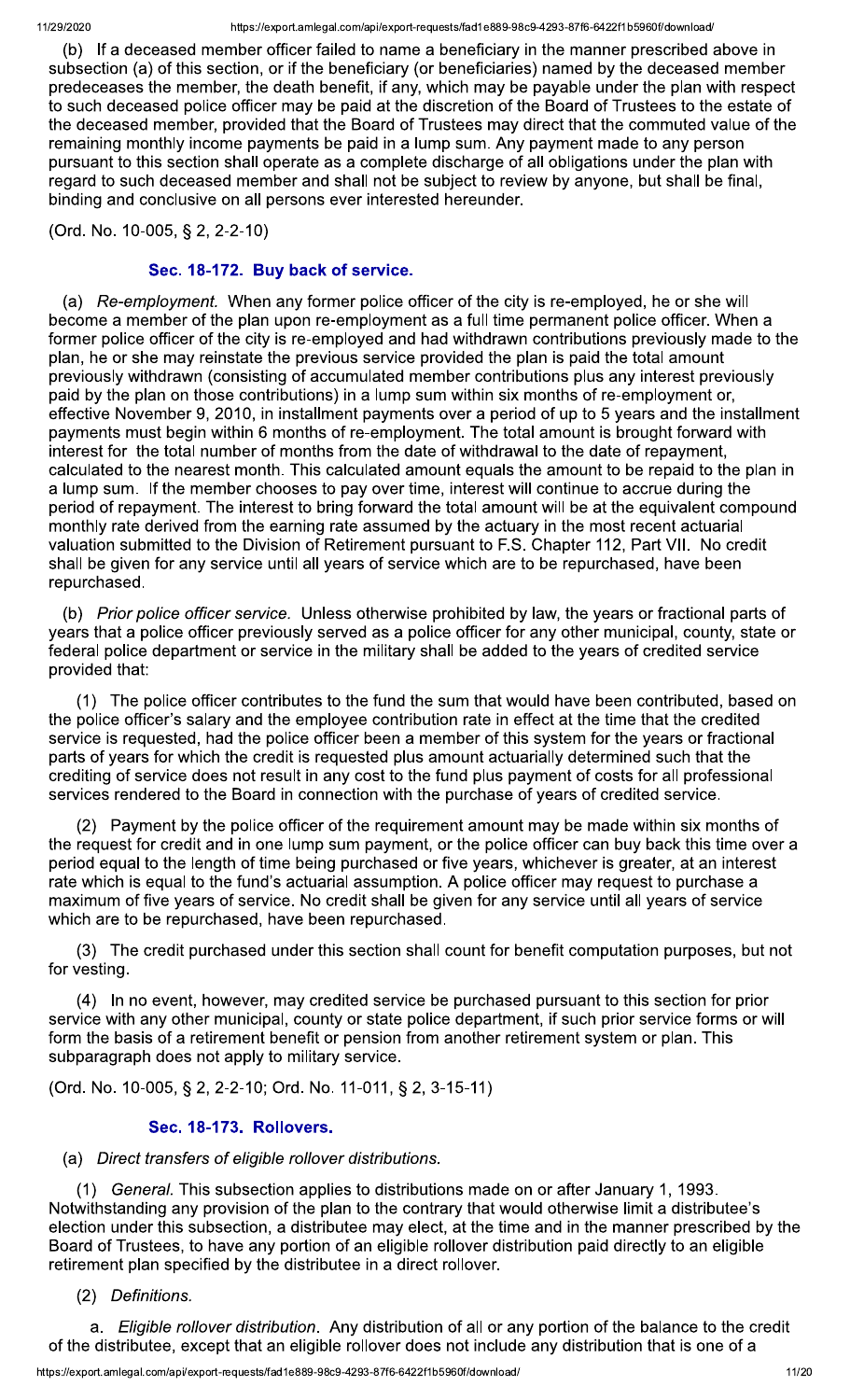series of substantially equal periodic payments (not less frequently than annually) made for the life (or life expectancy) of the distributee or the joint lives (or joint life expectancies) of the distributee and the distributee's designated beneficiary, or for a specified period of ten years or more; any distribution to the extent such distribution is required under section 401(a)(9) of the Internal Revenue Code; and the portion of any distribution that is not includable in gross income.

b. Eligible retirement plan. An individual retirement account described in section 408(a) of the Internal Revenue Code, an individual retirement annuity described in section 408(b) of the Internal Revenue Code, an annuity plan described in section 403(a) of the Internal Revenue Code, or a qualified trust described in section 401(a) of the Internal Revenue Code, that accepts the distributee's eligible rollover distribution. However, in the case of an eligible rollover distribution to the surviving spouse, an eligible retirement plan is an individual retirement account or individual retirement annuity.

Direct rollover. A payment by the plan to the eligible retirement plan specified by the  $C<sub>1</sub>$ distributee.

d. Distributee. Includes an employee or former employee. In addition, the employee's or former employee's surviving spouse and the employee's or former employee's spouse or former spouse who is entitled to payment for alimony and child support under an income deduction order, are distributees with regard to the interest of the spouse or former spouse.

# (b) Rollovers from qualified plans.

(1) A member may roll over all or a part of his or her interest in another qualified plan to the fund, provided all of the following requirements are met:

Some or all of the amount distributed from the other plan is rolled over to this plan no later than the sixtieth day after distribution was made from the plan or, if distributions are made in installments, no later than the sixtieth day after the last distribution was made.

b. The amount rolled over to this fund does not include any amount contributed by the member to the plan on a post-tax basis. Effective October 1, 2002, a member may rollover amounts contributed on a post-tax basis.

- c. The rollover is made in cash.
- d. The member certifies that the distribution is eligible for a rollover.

e. Any amount which the trustees accept as a rollover to this fund shall, along with any earnings allocated to them, be fully vested at all times.

(2) A rollover may also be made to this plan from an individual retirement account qualified under section408 of the Internal Revenue Code when the individual retirement account was merely used as a conduit for funds from another qualified plan and the rollover is made in accordance with the rules provided in paragraphs a. through e. Amounts rolled over may be segregated from other fund assets. The trustees shall separately account for gains, losses, and administrative expenses of these rollovers. In addition, the fund may accept the direct transfer of a member's benefits from another qualified retirement plan or to a deferred compensation plan pursuant to section 457 of the Internal Revenue Code. The fund shall account for direct transfers in the same manner as a rollover and shall obtain certification from the member that the amounts are eligible for a rollover or direct transfer to this fund.

(c) Transfer of accumulated leave.

(1) Members eligible to receive accumulated sick leave, accumulated vacation leave or any other accumulated leave payable upon retirement, including entry into the DROP, shall have the leave transferred to the plan.

For purposes of this section, the term "separation" shall mean termination of service as a police officer with the city. Members on whose behalf leave has been transferred may elect one of the following distribution options within 30 days of separation. Members failing to elect a distribution option within 30 days of separation will be deemed to have elected option (a) below:

Receive a lump sum equal to the transferred leave balance; or а.

 $h_{-}$ Transfer the entire amount of the transferred leave balance directly to any eligible retirement plan; or

c. Purchase additional service credit as may be permitted by the Code. If the leave balance exceeds the cost of the service credit purchased, the balance shall be paid to the member in a lump sum: or

d. Transfer the entire amount of the transferred leave balance into the member's DROP account; or

e. Maintain the entire leave balance within the plan. Earnings shall be paid as follows: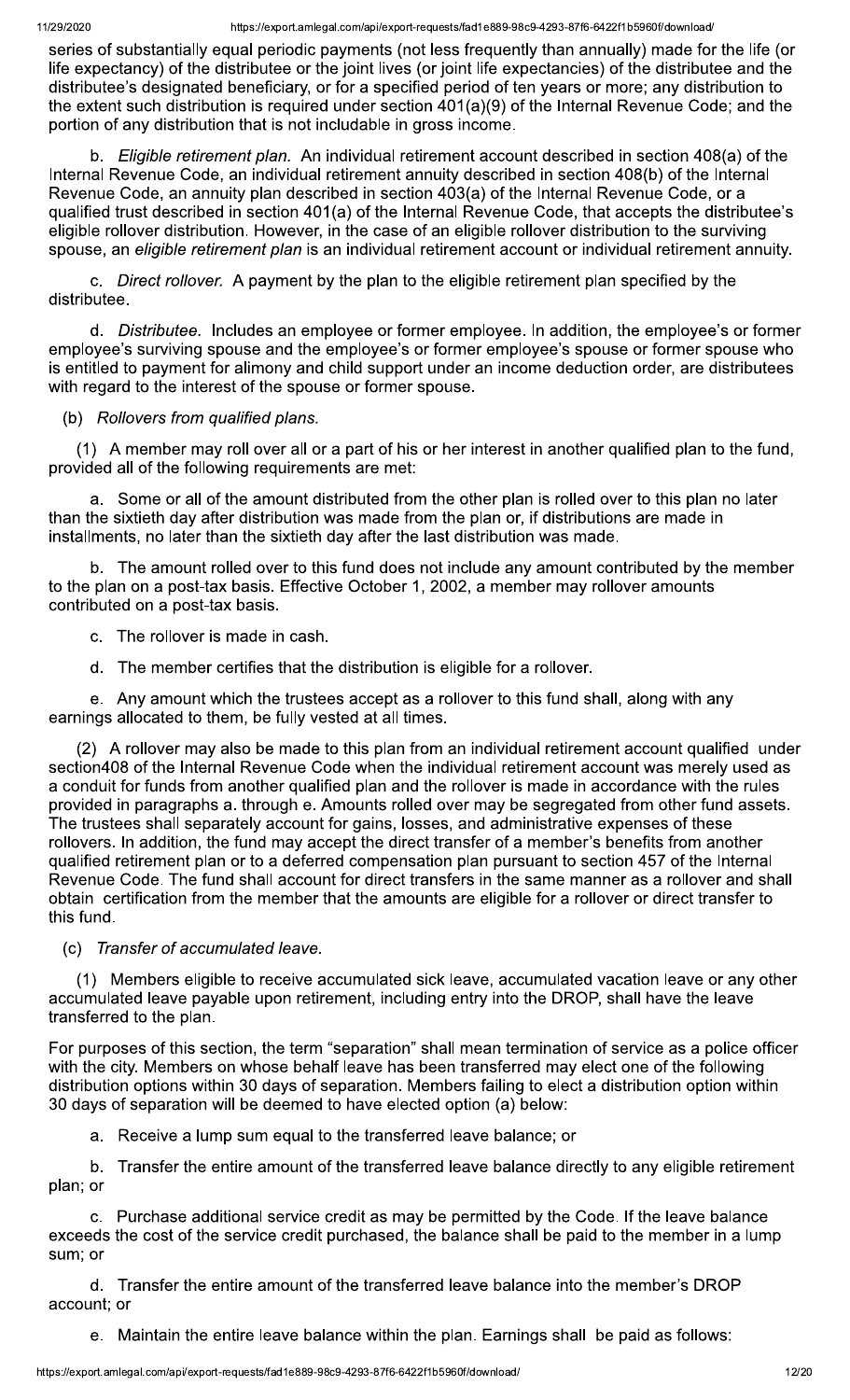#### 1. Gains or losses at the same interest rate earned by the Pension Plan; or

2. A guaranteed rate of 7%; or

3. A percentage of the leave balance account will be credited with interest gains or losses at the same rate earned by the pension plan and the remaining percentage will be credited with earnings at a guaranteed rate of 7%. The actual percentage shall be selected by the member on a form provided by the Board of Trustees. The total of the two percentages must equal 100%.

These accounts will be assessed an administrative fee that is based upon the ratio that the employee's DROP account bears to the fund as a whole.

(2) If a member on whose behalf the city makes a transferred leave balance to the plan dies after retirement or other separation, but before making an election, as provided, or after making an election but before any distribution is made, the election option shall be void. In such an event, any person who would have received a death benefit had the member died in service immediately prior to the date of retirement or other separation, shall be entitled to receive an amount equal to the transferred leave balance in a lump sum. In the case of a surviving spouse or former spouse, an election may be made to transfer the leave balance to an eligible retirement plan in lieu of the lump sum payment. Failure to make such an election by the surviving spouse or former spouse within 60 days of the member's death will be deemed an election to receive a lump sum payment.

(3) The Board, by rule, shall have the authority to enact administrative rules for purposes of administering the provisions of this section, consistent with the federal tax laws in effect on the date of transfer. No such rule shall conflict with the provisions of this section.

(4) The value of the leave transferred shall be determined in accordance with applicable city personnel policies or collective bargaining agreements.

(Ord. No. 10-005, § 2, 2-2-10)

### Sec. 18-174. Miscellaneous.

(a) Pension validity. The Board of Trustees shall have the power to examine the facts upon which any pension shall have been granted or obtained erroneously, fraudulently, or illegally for any reason. The Board is empowered to purge the pension rolls of any person granted a pension under proper or existing law or granted under this article if the pension is found to be erroneous, fraudulent or illegal for any reason; and to reclassify any pensioner who has under any prior or existing law or who shall hereafter under this article be erroneously, improperly, or illegally classified.

(b) False or misleading statements made to obtain retirement benefits prohibited.

(1) It is unlawful for a person to willfully and knowingly make, or cause to be made, or to assist, conspire with, or urge another to make, or cause to be made, any false, fraudulent, or misleading oral or written statement or withhold or conceal material information to obtain any benefit under this plan.

(2) a. A person who violates subparagraph (1) commits a misdemeanor of the first degree, punishable as provided in F.S. Sections 775.082 or 775.083.

b. In addition to any applicable criminal penalty, upon conviction for a violation described in subparagraph (1), a participant or beneficiary of this plan may, in the discretion of the Board of Trustees, be required to forfeit the right to receive any or all benefits to which the person would otherwise be entitled under this plan. For purposes of this subparagraph, "conviction" means a determination of guilt that is the result of a plea or trial, regardless of whether adjudication is withheld.

(c) *Incompetence*. If any member or beneficiary is a minor or is, in the judgment of the Board, otherwise incapable of personally receiving and giving a valid receipt for any payment due them from the fund, the Board may, unless and until claims have been made by a duly appointed guardian or committee of such person, make such payment or any part thereof to such person's spouse, children, parent or other person deemed by the Board to have incurred expenses or assumed responsibility for the expenses of such person. Any payments so made shall be a complete discharge of any liability under the system for such payment.

(d) Rights and benefits not subject to legal process. The rights and benefits provided for herein are vested rights of participants in the fund and shall not be subject to attachment, garnishment, execution or any other legal process. However:

(1) The Board shall honor an income deduction order for alimony or child support in accordance with rules and procedures adopted by the Board; and

(2) Upon written request by the retiree, the Board of Trustees may authorize the plan administrator to withhold from the monthly retirement payment funds necessary to:

- a. Pay for benefits being received through the city;
- b. Pay the certified bargaining agent; or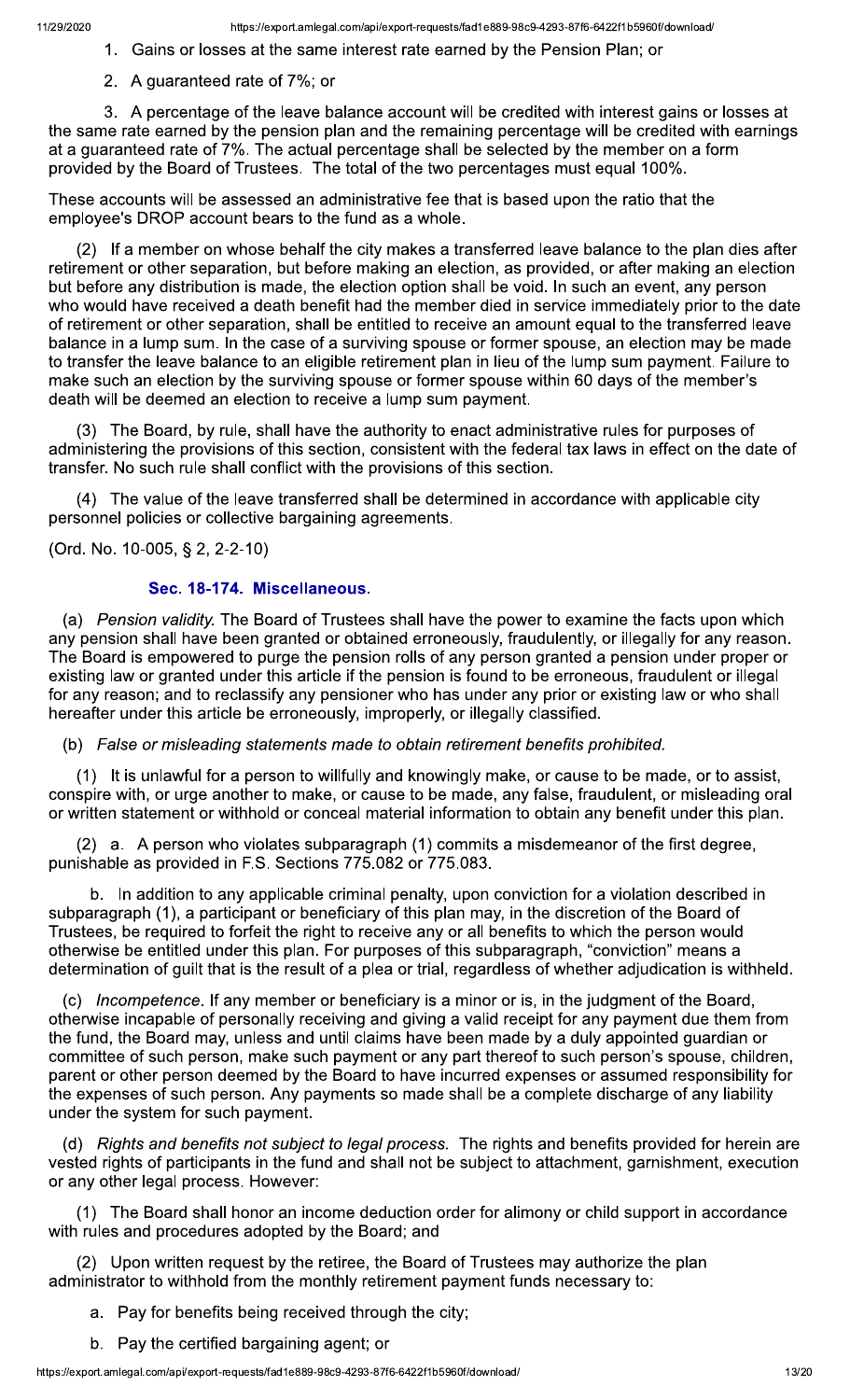c. Pay for premiums for accident health and long-term care insurance for the retiree's spouse and dependents. A retirement plan does not incur liability for participation in this permissive program if its actions are taken in good faith pursuant to F.S. Section 185.05(6).

(e) Lump sum payment of small retirement income. Notwithstanding any provision of the fund to the contrary, if the monthly retirement income payable to any person entitled to benefits hereunder is less than \$30 or if the single sum value of the accrued retirement income is less than \$5,000 as of the date of retirement or termination of service, whichever is applicable, the Board of Trustees, in the exercise of its discretion, may specify that the actuarial equivalent of such retirement income be paid in lump sum.

# (f) Required distributions.

(1) In accordance with section  $401(a)(9)$  of the Internal Revenue Code, all benefits under this plan will be distributed, beginning not later than the required beginning date set forth below, over a period not extending beyond the life expectancy of the member or the life expectancy of the member and a beneficiary.

- (2) Any and all benefit payments shall begin by the later of:
- a. April 1 of the calendar year following the calendar year of the member's retirement date; or

b. April 1 of the calendar year following the calendar year in which the member attains age 72, provided the member has not reached age 70.5 by December 31, 2019.

(3) If an employee dies before his or her entire vested interest has been distributed to him or her, the remaining portion of such interest will be distributed at least as rapidly as provided for under this plan.

# (g) Internal Revenue Code limits.

(1) *Basic limitations*. Subject to the adjustments in paragraph (3), the maximum amount of the actual annual retirement income paid in any year with respect to a participant under this plan shall not exceed the dollar amount allowable for any calendar year pursuant to section 415(b) of the Code, as adjusted in such calendar year for increases in the cost of living in accordance with regulations issued by the Secretary of the Treasury under section 415(d) of the Code. For purposes of applying the basic limitation, benefits payable in any form other than a straight life annuity with no ancillary benefits shall be adjusted, as provided by Treasury Regulations, so that such benefits are the actuarial equivalent of a straight life annuity. For purposes of this subsection, the following benefits shall not be taken into account:

a. Any ancillary benefit which is not directly related to retirement income benefits;

b. Any other benefit not required under section 415(b)(2) of the Code and Treasury Regulations thereunder to be taken into account for purposes of the limitation of section 415(b)(1) of the Code.

(2) Participation in other defined benefit plans. The limitation of this subsection with respect to any participant who at any time has been a participant in any other defined benefit plan (as defined in section 414(i) of the Code) maintained by the city shall apply as if the total benefits payable under all defined benefit plans in which the participant has been a participant where payable from one plan.

### (3) Adjustments in limitations.

a. In the event the participant's retirement benefits become payable before age 62, the maximum amount of annual retirement income limitation prescribed by this article shall be reduced in accordance with regulations issued by the Secretary of the Treasury pursuant to the provisions of section 415(b) of the Code, so that such limitation (as reduced) equals an annual benefit (beginning when such retirement income begins) which is equivalent to the Code section 415(b) maximum amount of annual retirement income beginning at age 62.

b. In the event the participant's benefit is based on at least 15 years of credited service, the adjustments provided for in subparagraph a. above shall not apply.

c. The reductions provided for in subparagraph a. above shall not be applicable to disability benefits pre-retirement death benefits.

d. In the event the participant's retirement benefit becomes payable after age 65, for purposes of determining whether this benefit meets the basic limitation set forth in paragraph (1) herein, such benefit shall be adjusted so that it is actuarially equivalent to the benefit beginning at age 65. This adjustment shall be made using an assumed interest rate of 5% and shall be made in accordance with regulations promulgated by the Secretary of the Treasury or his or her delegate.

Less than ten years of service. The maximum retirement benefits payable under this article e. to any participant who has completed less than ten years of credited service with the city shall be the amount determined under paragraph (1) multiplied by a fraction, the numerator of which is the number of the participant's years of credited service and the denominator of which is ten. The reduction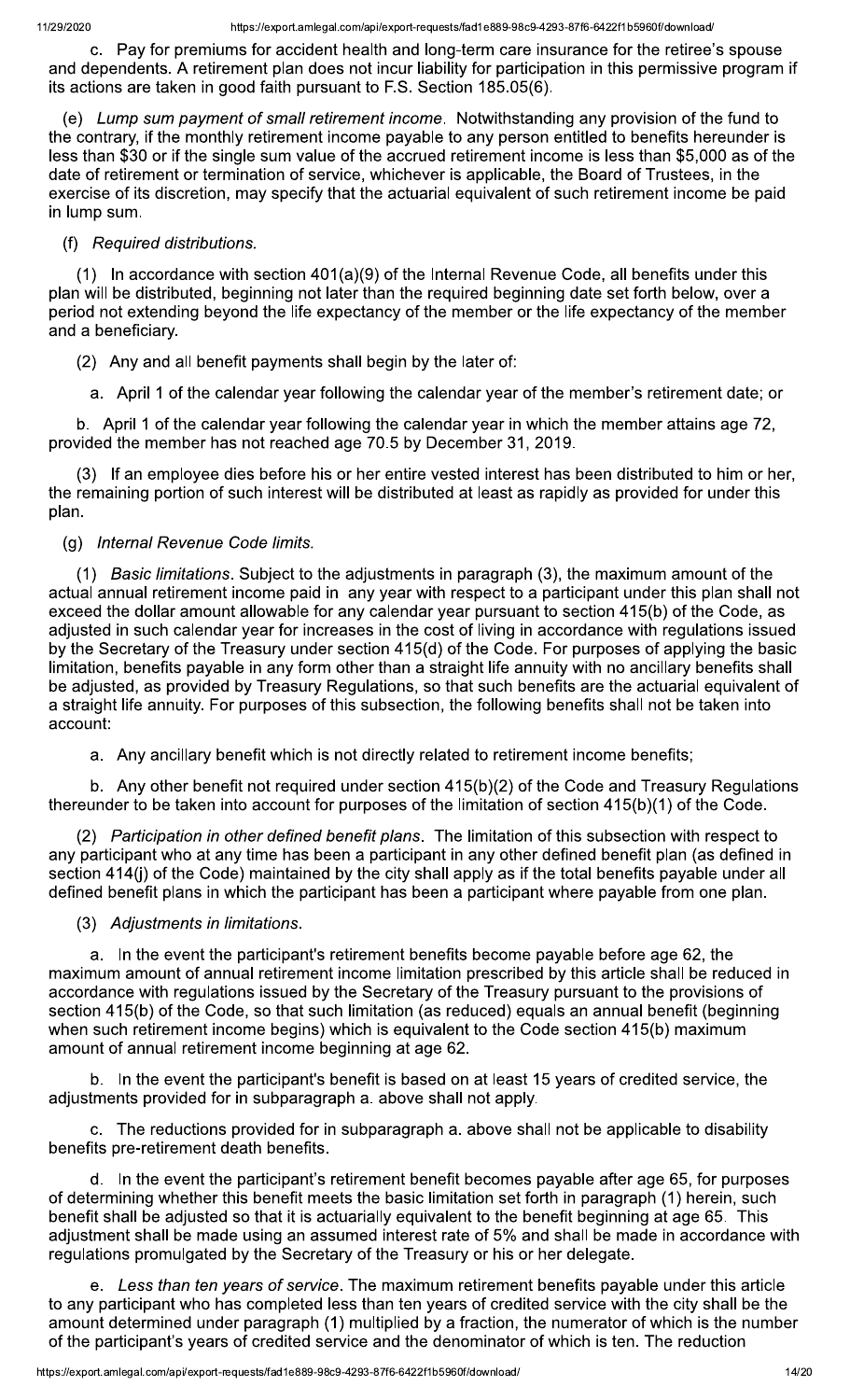provided for in this subparagraph shall not be applicable to disability benefits or pre-retirement death benefits.

f. Ten thousand dollar limit. Not withstanding the foregoing, the retirement benefit payable with respect to a participant shall be deemed not to exceed the limitations in this subsection if the benefits payable, with respect to such participant under this plan and under all other qualified defined benefit pension plans to which the city contributes, do not exceed \$10,000 for the applicable plan year and for any prior plan year and the city has not at any time maintained a qualified defined contributions plan in which the participant participated.

g. Reduction of benefits. Reduction of benefits and/or contributions to all plans, where required. shall be accomplished by first reducing the participant's benefit under any defined benefit plans in which participant participated, such reduction to be made first with respect to the plan in which participant most recently accrued benefits and thereafter in such priority as shall be determined by the Board and the plan administrator of such other plans, and next, by reducing or allocating excess forfeitures for defined contribution plans in which the participant participated, such reduction to be made first with respect to the plan in which participant most recently accrued benefits and thereafter in such priority as shall be established by the Board and the plan administrator for such other plans provided, however, that necessary reductions may be made in different manner and priority pursuant to the agreement of the Board and the plan administrator of all other plans covering such participant.

Cost-of-living adjustments. The limitations as stated herein shall be adjusted annually in accordance with any cost-of-living adjustments prescribed by the Secretary of the Treasury pursuant to section 415(d) of the Code.

(4) Additional limitation on pension benefits. Notwithstanding anything herein to the contrary:

a. The normal retirement benefit or pension payable to a retiree who becomes a participant of the plan on or after January 1, 1980, and who has not previously participated in such plan, shall not exceed 100% of his or her average final compensation. However, nothing contained in this article shall apply to supplemental retirement benefits or to pension increases attributable to cost-of-living increases or adjustments.

b. No participant of the plan shall be allowed to receive a retirement benefit or pension which is in part or in whole based upon any service with respect to which the participant is already receiving, or will receive in the future, a retirement benefit or pension from a different employer's retirement plan. This restriction does not apply to social security benefits, military benefits or federal benefits under Chapter 67, Title 10, U.S. Code.

(Ord. No. 10-005, § 2, 2-2-10; Ord. No. 20-010, § 6, 5-19-20)

### Sec. 18-175. Deferred retirement option plan.

(a) A deferred retirement option plan ("DROP") is hereby created.

(1) Members hired on and before September 30, 2019 who elect to participate in the DROP are subject to the DROP terms as provided for in this Section 18-175.

(2) Members hired on and after October 1, 2019 who elect to participate in the DROP are subject to the DROP terms as provided for in Section 18-300 of the City of Boynton Beach Code.

(b) Eligibility to participate in the DROP is based upon eligibility for normal service retirement in the plan. Members shall elect to participate by applying to the Board of Trustees on a form provided for that purpose.

(c) Participation in the DROP must be exercised within the first 25 years of combined credited service.

(d) A member shall not participate in the DROP beyond the time of attaining 30 years of service and the total years of participation in the DROP shall not exceed five years. For example:

- (1) Members with 20 years of credited service at time of entry shall only participate for five years.
- (2) Members with 25 years of credited service at time of entry shall participate for five years.
- (3) Members with 26 years of credited service at time of entry shall only participate for four years.

(e) Upon a members election to participate in the DROP, he or she shall cease to be a member and is precluded from accruing any additional benefit under the Pension Fund. For all fund purposes, the member becomes a retirant. The amount of credited service and final average salary freeze as of the date of entry into the DROP. Accumulated, unused sick and vacation leave shall be included in the compensation calculation; provided however, that a minimum balance of 120 hours of sick leave and 120 hours of vacation leave shall be maintained by the employee and excluded from this calculation. The retained leave balance, including any additions, shall be distributed at the conclusion of DROP participation and separation from service.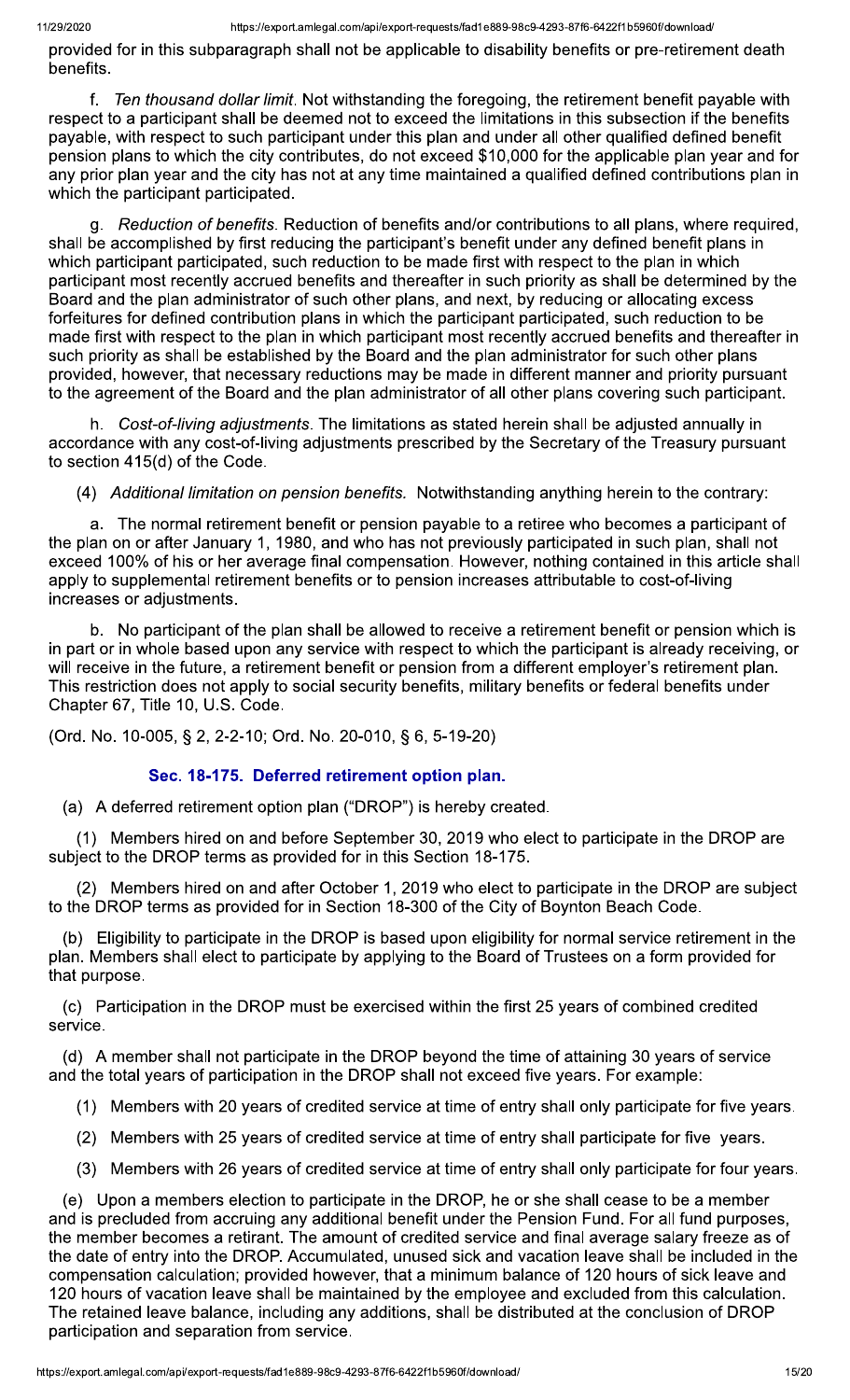(f) Payment shall be made into the employee's DROP account as if the employee had retired from the employ of the city. The amounts paid will be determined in accordance with this Plan and the employee's selection of the payment option. Payments into the DROP will be made monthly over the period the employee participates in the DROP, up to a maximum of 60 months.

(g) Effective January 1, 2003, DROP participants have the option to select optional methods to credit investment earnings to their account less any outstanding loan balances. The method may be changed each year effective January 1, however, the method must be selected prior to January 1 on a form provided by the Board of Trustees. The methods are:

(1) Gains or losses at the same interest rate earned by the Pension Plan; or

(2) A guaranteed rate of 7%; or

(3) A percentage of the DROP account will be credited with interest gains or losses at the same rate earned by the pension plan and the remaining percentage will be credited with earnings at a guaranteed rate of 7%. The actual percentage shall be selected by the member on a form provided by the Board of Trustees. The total of the two percentages must equal 100%. Employee's DROP accounts will be assessed an administrative fee that is based upon the ratio that the Employee's DROP account bears to the fund as a whole.

(4) Participants in the DROP, as of December 31, 2002, may change their method for the crediting of earnings. This change in the crediting of earnings is a one time opportunity. The election to change the method for crediting must be made during the month of January 2003. The method, if changed, will be effective February 1, 2003.

(h) An employee's participation in the DROP shall terminate at the end of five years or 30 years of service, whichever comes first. Failure to end DROP participation may result in penalties at the discretion of the Trustees, up to and including forfeiture of the DROP account. Upon entering into the DROP, an employee shall file with the Board a binding letter of resignation from city employment. The binding letter of resignation shall establish a deferred termination date in accordance with the limitations of this DROP, which may be amended.

(i) All interest shall be credited to the employee's DROP account less any outstanding loan balances on a quarterly basis with quarterly statements provided. In the event that a member dies while in the DROP, interest shall be pro-rated to the last business day of the month preceding the death of the member.

(i) Upon termination of employment, participants in the DROP will receive the balance of the DROP account in accordance with the following rules:

(1) Members may elect to begin to receive payment upon termination of employment or defer payment of DROP until the latest day as provided under sub-subparagraph (3).

(2) Payments may be made in the following ways:

a. Lump sum. The entire account balance will be paid to or on behalf of the retirant upon approval of the Board of Trustees.

b. Installments. The account balance will be paid out to the retirant in five equal annual payments paid over five years, the first payment to be made upon approval of the Board of Trustees.

c. Monthly installments. The account balance will be paid out to the retirant on a monthly basis until the account balance is paid out based on actuarial tables provided by the actuary.

d. Partial lump sum withdrawals. Part of the account balance will be paid to or on behalf of the retirant upon approval of the Trustees.

(3) Any form of payment selected by a police officer must comply with the minimum distribution requirements of section 401(A)(9) of the Internal Revenue Code, and is subject to the requirements of Section 18-174(f), e.g., payments must commence by age 70.5.

(4) The beneficiary of the DROP participant who dies before payments from DROP begin shall have the same right to select payment options as the participant in accordance with this subsection. A DROP participant may designate a beneficiary to receive the DROP balance in the event of the participant's death prior to pay out of the full DROP balance.

(k) No payments will be made from DROP until the employee actually separates from service with the city.

(I) Death benefits. If an employee shall die during participation in the DROP, a survivor benefit shall be payable in accordance with the form of benefit chosen at the time of entry into the DROP.

(1) If a DROP Participant dies with a DROP balance in the Pension Fund, then the entire balance of the DROP account shall be converted to the name of the beneficiary, designated on a form provided by the board of trustees.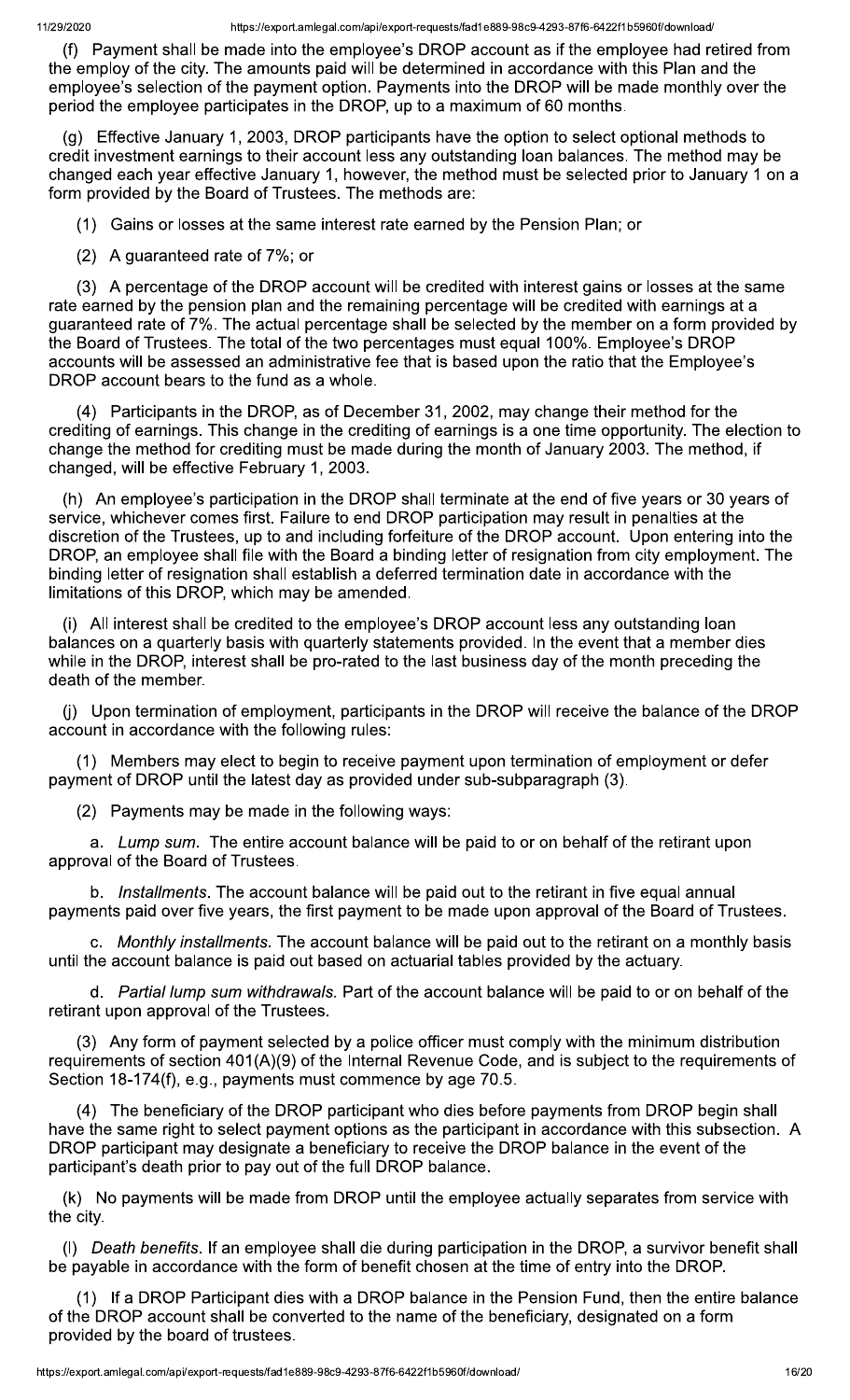a. If the designated beneficiary is the surviving spouse, the account may remain with the fund until the latest period specified under Internal Revenue Code Section 401(a)(9) and the regulations thereunder.

b. If the designated beneficiary is a non-spouse beneficiary then the distribution must be made within 5 years of the DROP participant's death.

c. If the beneficiary is a trust or the DROP participant's estate, the balance must be paid out of the Fund in a lump sum.

(2) If a DROP participant fails to designate a beneficiary, or if the beneficiary predeceases the DROP participant, the entire balance shall be converted, in the following order, to the name or names of:

a. The DROP participant's surviving children on a pro rata basis;

b. If no children are alive, the DROP participant's spouse:

c. If no spouse is alive, the DROP participant's surviving parents on a pro rata basis; or

d. If none are alive, the estate of the DROP participant. The accounts which are converted to the names of the beneficiaries shall have the right to name a successor beneficiary. This option is not available to a trust.

(m) Upon commencement of participation in the DROP, the member shall no longer be eligible for disability retirement from the pension plan.

(n) Loans from the DROP.

(1) Availability of loans.

a. Loans are available to members only after termination of employment, provided the member had participated in the DROP for a period of 12 months.

b. Loans may only be made from a member's own account.

c. There may be no more than one loan at a time.

- (2) Amount of loan.
	- a. Loans may be made up to a maximum of 50% of account balance.

b. The maximum dollar amount of a loan is \$50,000, reduced by the highest outstanding loan balance during the last 12 months.

c. The minimum loan is \$5,000.

(3) Limitations on loans shall be made from the amounts paid into the DROP and the earnings thereon.

- (4) Term of loan.
	- a. The loan must be for at least one year.
	- b. The loan shall be no longer than five years.
- (5) Loan interest rate.

a. The interest rate shall be fixed at time the loan is originated for the entire term of loan.

b. The interest rate shall be equal to the prime rate published by an established local bank on the last day of each calendar quarter preceding the date of loan application.

(6) Defaults on loans.

a. Loans shall be in default if two consecutive months' repayments are missed or if a total of four months' repayments are missed.

b. Upon default, the entire balance becomes due and payable immediately.

c. If a loan in default is not repaid in full immediately, the loan may be canceled and the outstanding balance treated as a distribution, which may be taxable.

d. Upon default of a loan, a member will not be eligible for additional loans.

(7) Miscellaneous provisions.

a. All loans must be evidenced by a written loan agreement signed by the member and the Board of Trustees. The agreement shall contain a promissory note.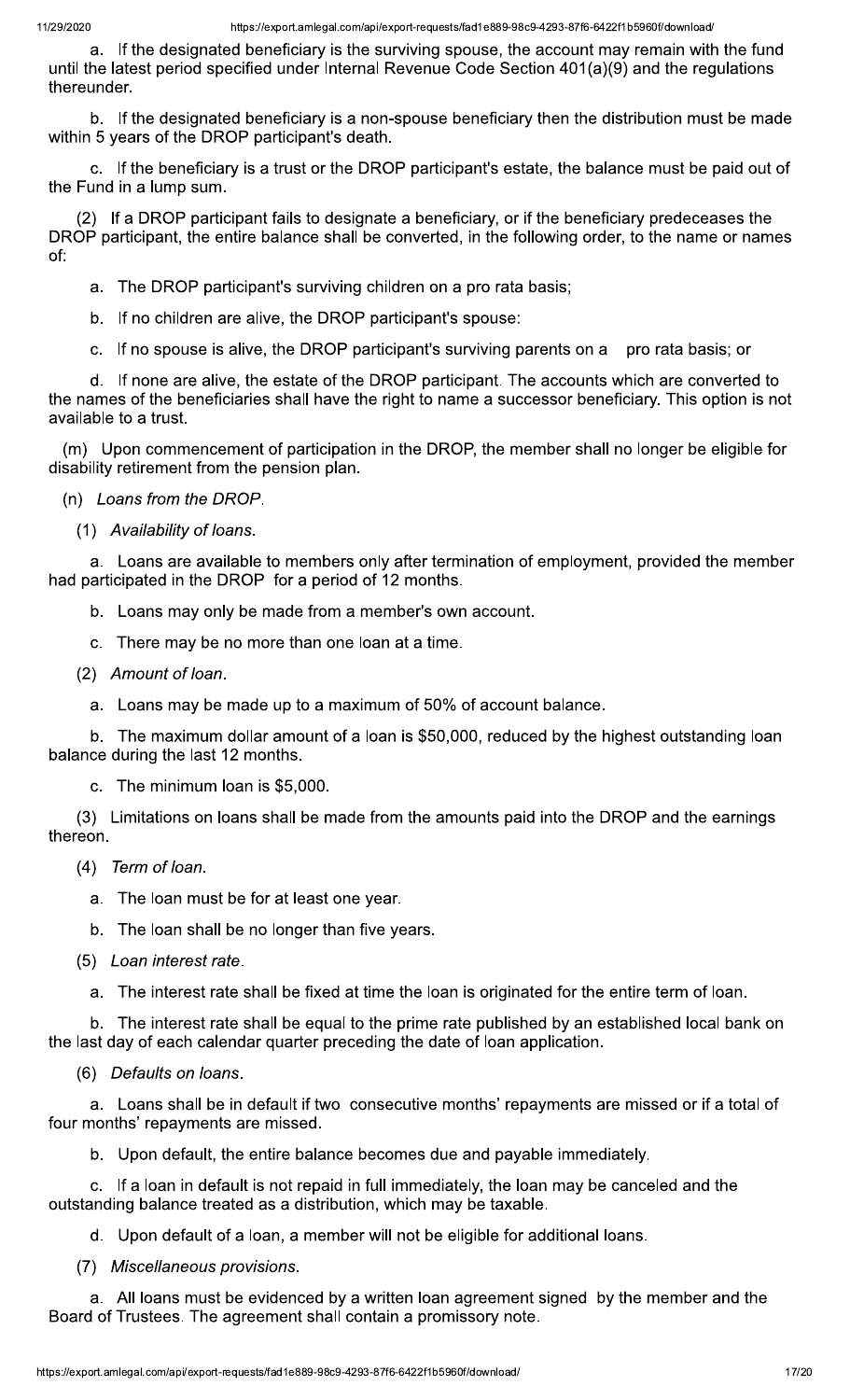b. A member's spouse must consent in writing to the loan. The consent shall acknowledge the effect of the loan on the member's account balance.

- c. Loans shall be considered a general asset of the fund.
- d. Loans shall be subject to administrative fees to be set by the Board of Trustees.

e. Outstanding loan balances shall not be credited with earnings or losses. As the outstanding balance is repaid with interest, earnings and losses shall be applied to the payments and interest as provided for in Section 18-175(i).

(Ord. No. 10-005, § 2, 2-2-10; Ord. No. 11-011, § 3, 3-15-11; Ord. No. 20-010, § 7, 5-19-20)

# Sec. 18-176. Termination of plan and distribution of fund.

Upon termination of the plan by the municipality for any reason, or because of a transfer, merger, or consolidation of governmental units, services, or functions as provided in F.S. Chapter 112, or upon written notice to the Board of Trustees by the municipality that contributions under the plan are being permanently discontinued, the rights of all employees to benefits accrued to the date of such termination or discontinuance and the amounts credited to the employees' accounts are nonforfeitable. The fund shall be apportioned and distributed in accordance with the following procedures:

(a) The Board of Trustees shall determine the date of distribution and the asset value required to fund all the nonforfeitable benefits after taking into account the expenses of such distribution. The Board shall inform the municipality if additional assets are required, in which event the municipality shall continue to financially support the plan until all nonforfeitable benefits have been funded.

(b) The Board of Trustees shall determine the method of distribution of the asset value, whether distribution shall be by payment in cash, by the maintenance of another or substituted trust fund, by the purchase of insured annuities, or otherwise, for each member entitled to benefits under the plan, as specified in subsection (c).

(c) The Board of Trustees shall distribute the asset value as of the date of termination in the manner set forth in this subsection, on the basis that the amount required to provide any given retirement income is the actuarially computed single-sum value of such retirement income, except that if the method of distribution determined under subsection (b) involves the purchase of an insured annuity, the amount required to provide the given retirement income is the single premium payable for such annuity. The actuarial single-sum value may not be less than the employee's accumulated contributions to the plan, with interest, if provided by the plan, less the value of any plan benefits previously paid to the employee.

(d) If there is asset value remaining after the full distribution specified in paragraph (c), and after payment of any expenses incurred with such distribution such excess shall be returned to the municipality, less return to the state of the state's contributions, provided that, if the excess is less than the total contributions made by the municipality and the state to date of termination of the plan, such excess shall be divided proportionately to the total contributions made by the municipality and the state.

(e) The Board of Trustees shall distribute, in accordance with the manner of distribution determined under paragraph (b), the amounts distributed under subsection (c). If, after 24 months after the date the plan terminated or the date on which the Board received written notice that the contributions thereunder were being permanently discontinued, the municipality or the Board of Trustees of the municipal police officers' retirement trust fund affected has not complied with all the provisions in this section, the Department of Management Services shall effect the termination of the fund in accordance with this section.

(Ord. No. 10-005, § 2, 2-2-10)

# Sec. 18-177. Cost of living adjustment.

(a) Subject to the conditions set forth in this section, the Board of Trustees shall annually a cost of living adjustment, the amount of which shall be determined as of each September 30. The amount of the cost of living adjustment shall be equal to the actuarial present value of future pension payments to current pensioners multiplied by the positive difference, if any, between the rate of investment return and 8%. The actuary shall determine whether there may be a cost of living adjustment based on the following factors:

(1) The actuary for the Pension Fund shall determine the rate of investment return on the Pension Fund assets during the 12-month period ending each September 30. The rate determined shall be the rate reported in the most recent actuarial report submitted pursuant to F.S. Chapter 112, Part VII.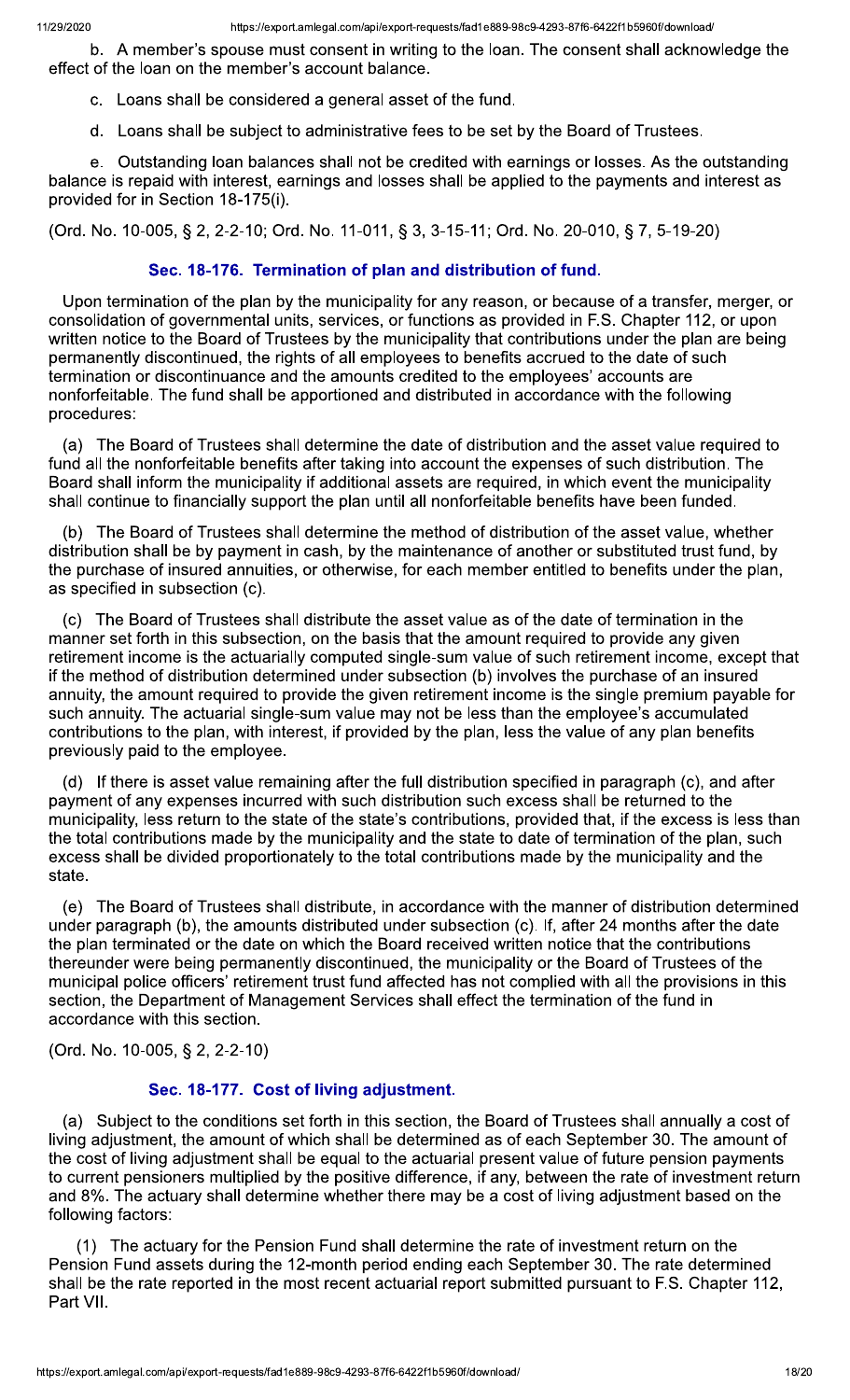(2) The actuary for the Pension Fund shall, as of September 30, determine the actuarial present value of future pension payments to current pensioners. The actuarial present values shall be calculated using an interest rate of 8% a year compounded annually, and a mortality table approved by the Board of Trustees and as used in the most recent actuarial report submitted pursuant to F.S. Chapter 112, Part VII. This will be the pool of funds available to fund the cost of living adjustment.

(3) If the actuary determines there may be a cost of living adjustment, the Board of Trustees shall authorize such a distribution unless the administrative expenses of distribution exceed the amount available for the distribution.

(4) The cost of living adjustment shall be funded only if the present value of the pool of funds does not exceed the net actuarial experience accumulated from all sources of gains and losses.

(b) Cost of living adjustments will be made to pensioners, including DROP members, and beneficiaries, who are referred to as eligible persons.

(c) The cost of living adjustment shall be allocated among eligible persons based upon the participant's years of service in the proportion that the participants years of service bear to the aggregate amount of years of service of all eligible persons. Allocations for beneficiaries will be in proportion that the beneficiary benefit bears to the retiree benefit Maximum service credits shall be 20 years. Minimum allocations for duty disability pensioners shall be based on 13.33 years of service.

The cost of living shall be made as of July 1, 2001 and each July 1 thereafter. Each eligible (d) person shall be paid his or her allocated portion from the preceding September 30. Eligible persons must be retired for one year from September 30 to receive a cost of living adjustment. A pensioner's estate is entitled to a pro-rata share of the deceased retirant's cost of living adjustment based on a number of months that the deceased retirant received a pension during the year ending the September 30 prior to the retirant's death.

(Ord. No. 10-005, § 2, 2-2-10)

# Sec. 18-178. Reemployment after retirement.

(a) Any retiree who is retired under this fund, except for disability retirement, may be reemployed by any public or private employer, except the City, and may receive compensation from that employment without limiting or restricting in any way the retirement benefits payable under this fund. Reemployment of a retiree by the City on or after January 1, 2017, shall be subject to the limitations set forth in this section.

(b) Reemployment in a position other than as a police officer or in a position supervising police officers. Notwithstanding any other provision of this plan, a retiree who is retired from the fund on a normal retirement at normal retirement age, and who is subsequently reemployed by the city in a position other than as a police officer or in a position supervising police officers, shall, upon being reemployed, continue receipt of benefits from this fund. The benefit paid from this fund shall not be changed in any way by such reemployment. These payments shall be considered in-service distributions.

(c) Reemployment as a police officer. In the event a retiree who is retired from the fund is subsequently reemployed by the city as a police officer or into a position that supervises police officers, the benefit payable to the retiree from this fund shall be suspended for the period of such reemployment until the retiree terminates employment with the city.

If by virtue of re-employment as a police officer, the retiree is eligible to participate in this plan, the retiree shall be deemed to be 100% vested upon re-employment.

(2) The additional credited service accrued during the subsequent employment period shall be used in computing a second benefit amount attributable to the subsequent employment period, which benefit amount shall be added to the benefit determined upon the initial retirement to determine the total benefit payable upon final retirement.

(3) Calculations of benefits for each retirement shall be based upon the benefit accrual rate, average annual earnings, credited service, cost-of-living adjustment as of that date and the retirement benefit amount for any subsequent employment period shall be based upon the benefit accrual rate, average annual earnings (based only on the subsequent employment period), credited service, costof-living adjustment, if applicable, as of the date of subsequent retirement.

The optional form of benefit and any joint pensioner selected upon initial retirement shall not  $(4)$ be subject to change upon subsequent retirement except as otherwise provided herein, but the member may select a different optional form and joint pensioner applicable to the subsequent retirement benefit.

(d) Re-employment of terminated vested persons. Re-employed terminated vested persons, including those elected or appointed to the City Commission, shall not be subject to the provisions of this section until such time as they begin to actually receive benefits after termination of employment in accordance with Section 18-169(e).